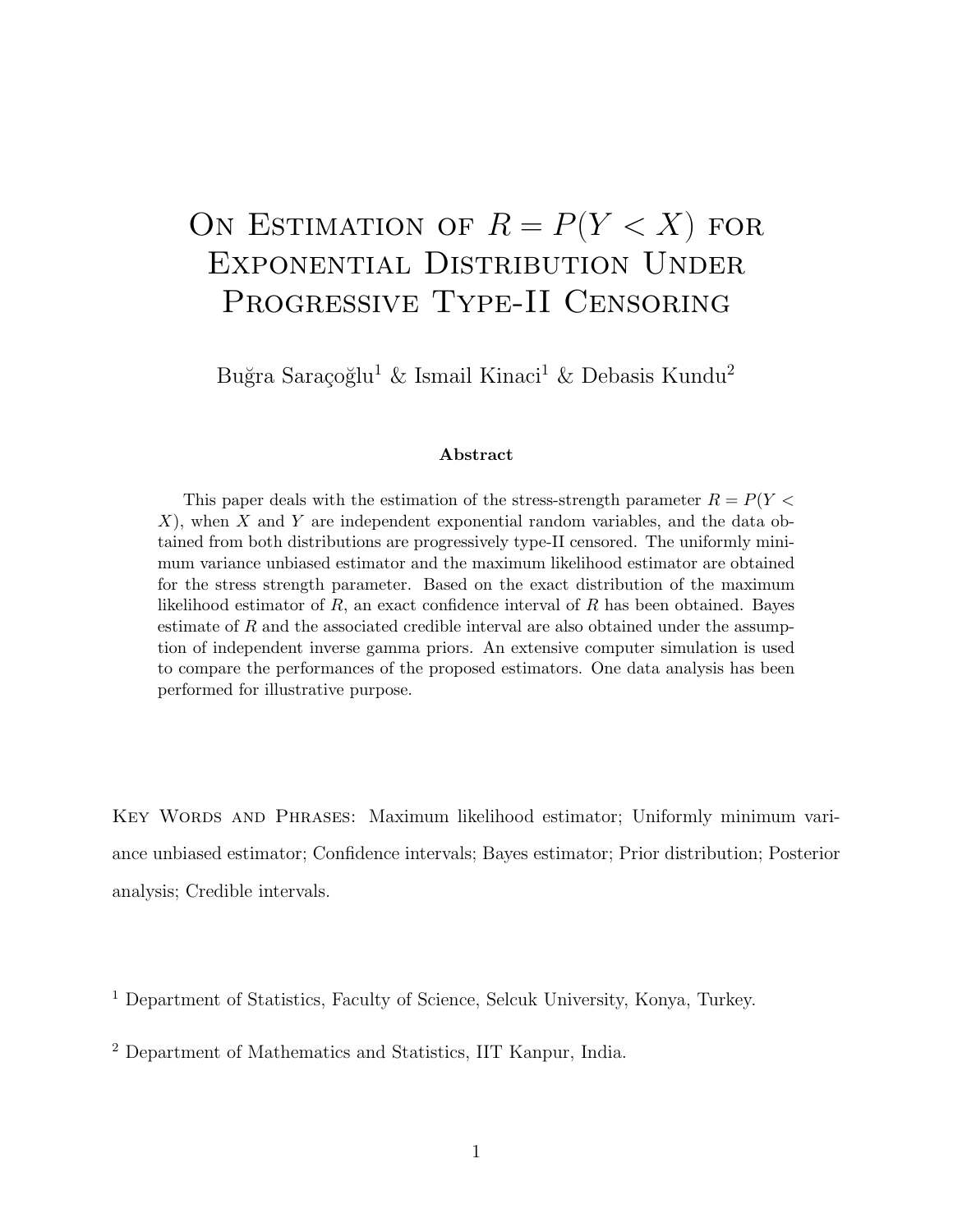### 1 INTRODUCTION

In this paper we consider the statistical inference of the stress-strength parameter  $R =$  $P(X \leq Y)$  when X and Y are independent exponential random variables. It is further assumed that we observe progressively type-II censored samples from both exponential distributions. Estimation of the stress-strength parameter has received considerable attention in the statistical literature, starting with the pioneering work of Birnbaum [4]. Birnbaum [4] provided an interesting connection between the classical Mann-Whitney statistic and the stress-strength model. Since then, work has been accomplished on the estimation and inference of the stress-strength parameter for different distributions from the frequentist and Bayesian points of view. The monograph by Kotz et al. [9] provided an excellent review of the development of this model till that time. For some of the recent references, the readers may refer to Kundu and Gupta [11, 12], Raqab and Kundu [14], Kundu and Raqab [13], Raqab et al. [15], Saraçoğlu and Kaya [16], Saraçoğlu et al. [17], Krishnamoorthy et al. [10], Kim and Chung [8] and the references cited therein.

Although extensive works have been done on the developments for the stress-strength models under complete samples, not much attention has been paid to when the data are censored, for an example, Jiang and Wong [7]. But in many practical situations it may not be unrealistic. Consider the following example of comparison of two treatments discussed in page 202-203 of Kotz et al. [9]. This is an old technique motivated by the close relation between Wilcoxon type test and stress-strength model. Suppose we want to compare the effectiveness of two drugs, namely Drug-I and Drug-II and suppose  $X$  and  $Y$  represent the remission times of these two drugs. We are interested about  $P(Y < X)$ . Here the terminology stress-strength may not be appropriate, but analytically they are equivalent. In a situation like this, we observe censored samples from both treatment groups, rather than complete samples.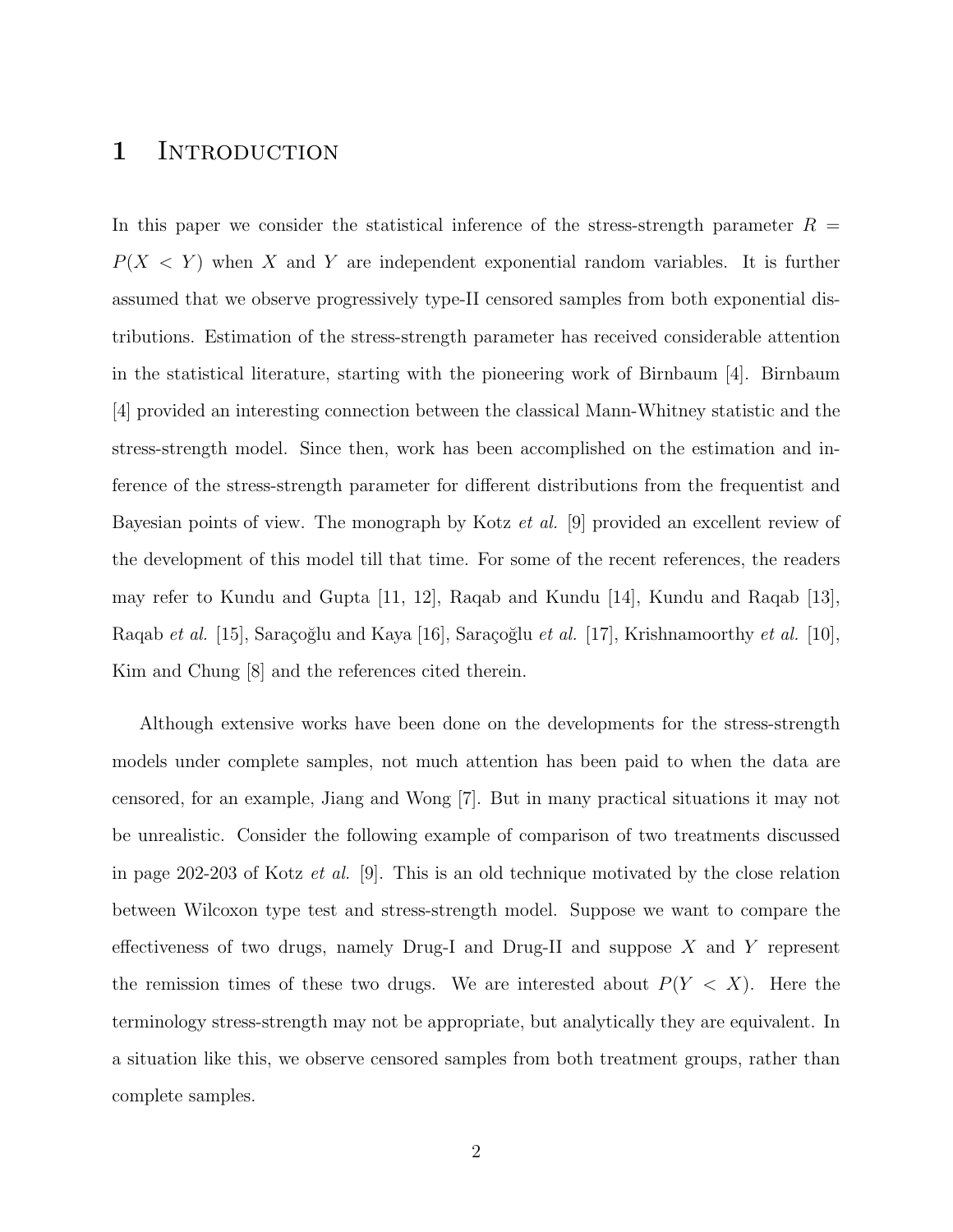Another example which was discussed on page 209 by Kotz *et al.* [9] and by Surles and Padgett [18] is the comparison of carbon fiber strengths at different gauge lengths. One is interested in  $P(Y < X)$ , where X and Y represent the strengths of the fiber at two different gauge lengths. In this example, it may also be possible that one observes censored samples rather than complete samples from both populations.

Among different censoring schemes, type-I and type-II are the two most popular censoring schemes. In type-I censoring scheme, the experiment is stopped at a pre-fixed time point, and in type-II censoring scheme, the experiment is stopped whenever a fixed number of failures (pre-fixed) has been observed. Unfortunately none of these censoring schemes allows the removal of active units during the experiment. Progressive censoring scheme allows the experimenter to remove active units during the experiment. Combining the type-II censoring and progressive censoring schemes, the progressive type-II censoring can be described as follows: Given  $m < n$ , and  $R_1, \dots, R_m$  non-negative integers such that

$$
R_1 + \dots + R_m = n - m. \tag{1}
$$

Let *n* items be on the life test at the same time. At the time of the first failure,  $R_1$  items from the rest of the active  $n-1$  are chosen at random and removed. Similarly, at the time of the second failure  $R_2$  of the remaining  $n - R_1 - 2$  items are chosen at random and removed, and so on. Finally, at the time of the  $m$ -th failure all the remaining active items are removed. Note that the conventional type-II censoring scheme is a special case of the progressive type-II censoring scheme, and it can be obtained by using  $R_1 = \cdots = R_{m-1} = 0$ and  $R_m = n - m$ . There are several advantages of the progressive censoring scheme than the usual type-I and type-II censoring schemes. Due to this reason, extensive work has been done on the development of the progressive censoring methodology during the last few years. See for examples the monograph by Balakrishnan and Aggarwala [2] and the recent review article by Balakrishnan [1] on different aspects of progressive censoring schemes.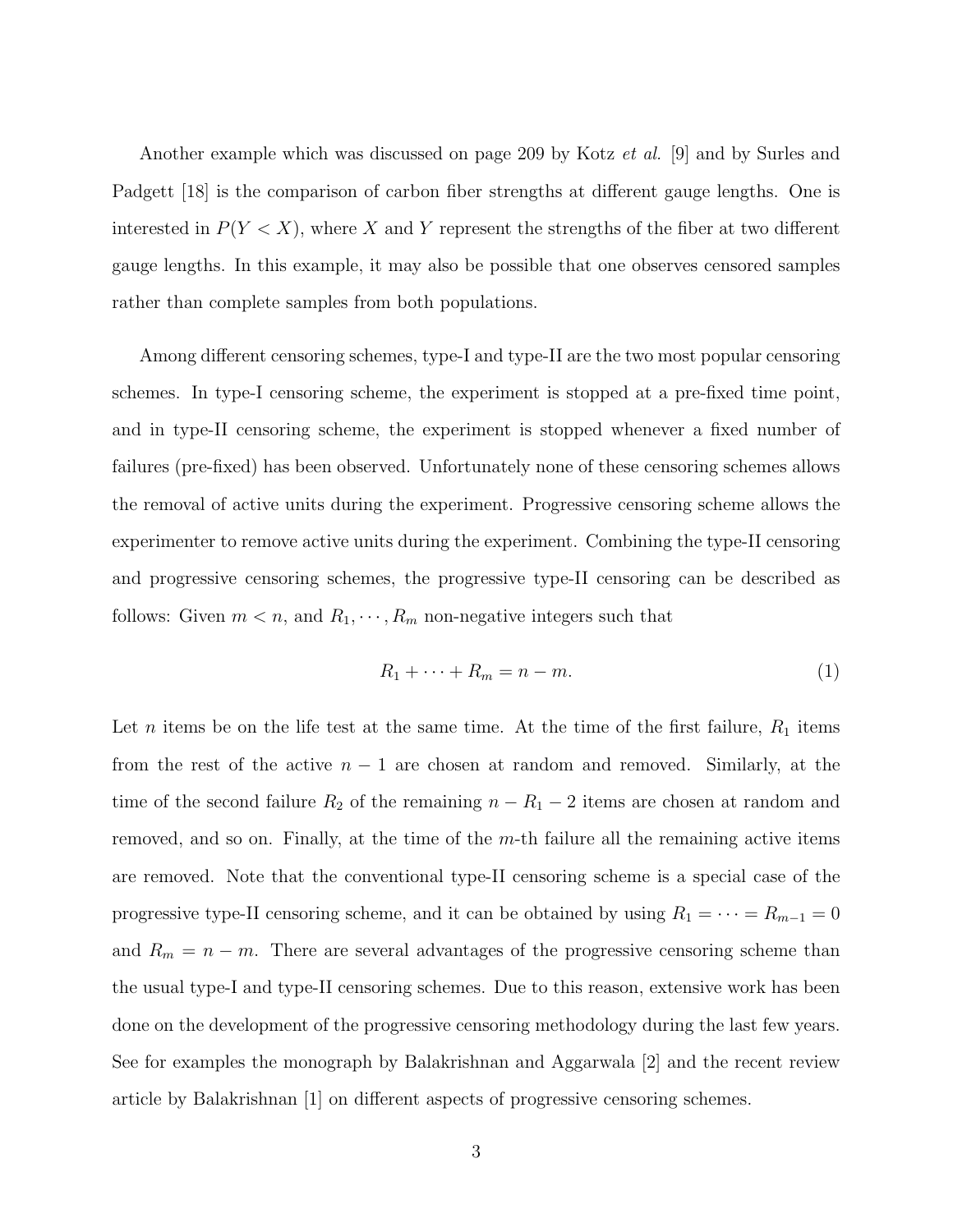Now, we can formulate the problem as follows. It is assumed that  $X$  and  $Y$  are independent exponential random variables with means  $\theta_1$  and  $\theta_2$  respectively, *i.e.* the probability density functions (pdfs) of X and Y for  $x > 0$  and  $y > 0$  are;

$$
f_X(x) = \frac{1}{\theta_1} e^{-\frac{x}{\theta_1}}
$$
 and  $f_Y(y) = \frac{1}{\theta_2} e^{-\frac{y}{\theta_2}},$  (2)

respectively. From now on, an exponential random variable with mean  $\theta$  will be denoted by  $Exp(\theta)$ . There are two progressive censoring schemes, namely  $\{n_1, m_1, R_1, R_2, \ldots, R_{m_1}\}\$ and  ${n_2, m_2, S_1, S_2, \ldots, S_{m_2}}$  for X and Y, respectively. We observe progressively censored sample  $\{X_{1:m_1:n_1}, \ldots, X_{m_1:m_1:n_1}\}$  from X and  $\{Y_{1:m_2:n_2}, \ldots, Y_{m_2:m_2:n_2}\}$  from Y. Based on the above progressively censored samples, our problem is to estimate  $R = P(Y < X) = \frac{\theta_1}{\theta_1}$  $\theta_1 + \theta_2$ .

In this case, it is possible to obtain the uniformly minimum variance unbiased estimator (UMVUE) of R. Although the UMVUE can be obtained in explicit form, due to its complicated nature, deriving the exact distribution of the UMVUE is not very simple. The maximum likelihood estimator (MLE) of  $R$  can be obtained very conveniently, and the exact distribution of the MLE of R can be easily obtained. Based on the exact distribution of the MLE of R, it is possible to construct exact confidence interval of R. The Bayesian inference of R is also investigated under the assumption of independent inverse gamma priors.

The rest of the paper is organized as follows. In Section 2, the UMVUE of  $R$  is derived. The maximum likelihood estimator of R and its exact distribution are provided in Section 3. In this section, exact confidence interval based on the MLE of R is also discussed. Bayes estimate and the associated credible interval are provided in Section 4. Simulation results and data analysis are presented in Sections 5 and 6, respectively. Finally, concluding remarks are given in Section 7.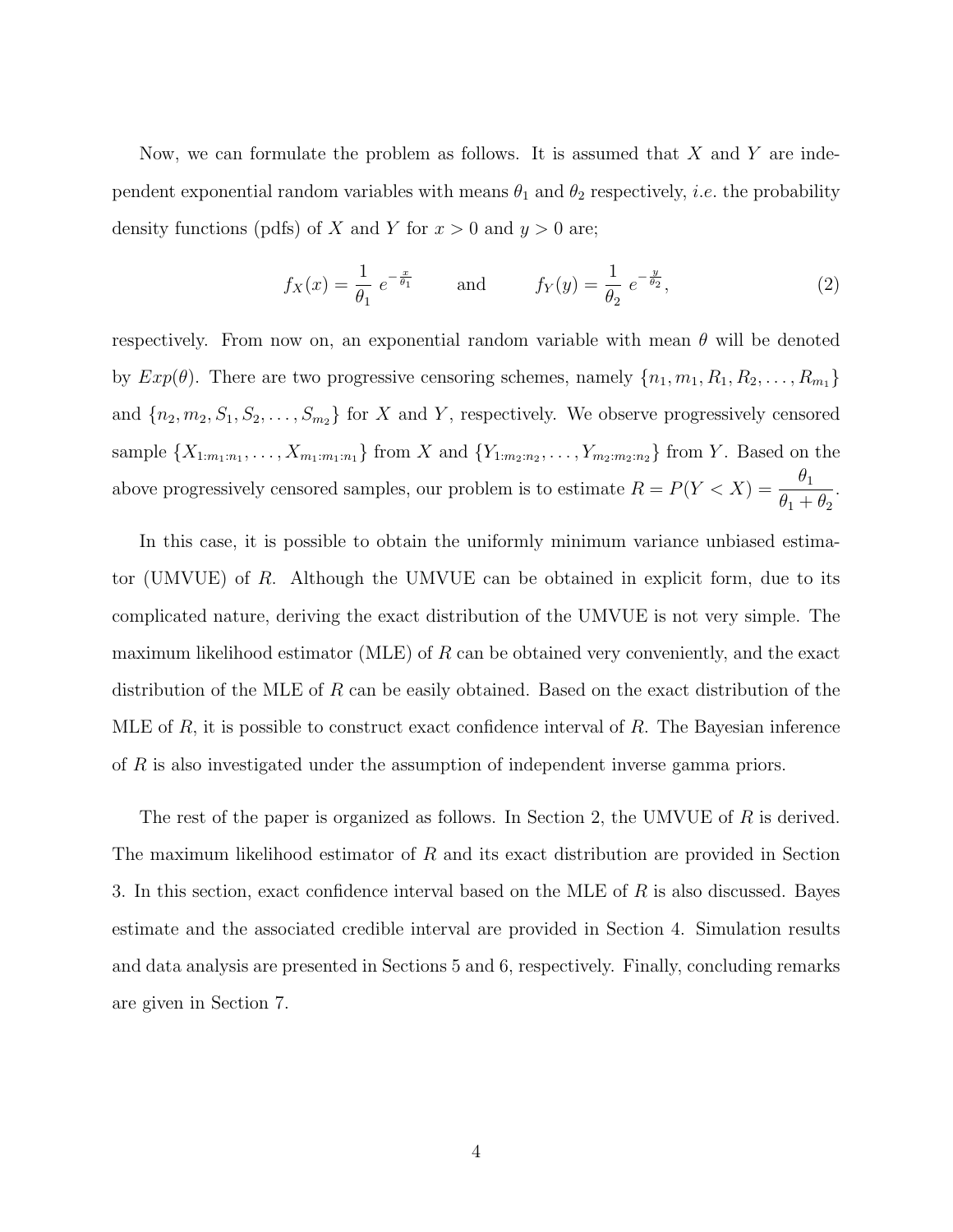# 2 UMVUE OF R

In this section, the UMVUE of R is derived. Let  $\{X_{1:m_1:n_1}, \ldots, X_{m_1:m_1:n_1}\}$  be a progressively censored sample from  $Exp(\theta_1)$  under the progressive censoring scheme  $\{n_1, m_1, R_1, R_2, \ldots, R_{m_1}\}.$ Similarly, let  ${Y_{1:m_2:n_2}, \ldots, Y_{m_2:m_2:n_2}}$  be a progressively censored sample from  $Exp(\theta_2)$  under the progressive censoring scheme is  $\{n_2, m_2, S_1, S_2, \ldots, S_{m_2}\}$ . The joint pdf of  $X_{1:m_1:n_1}, \ldots, X_{m_1:m_1:n_1}$ is

$$
f_{X_{1:m_1:n_1},...,X_{m_1:m_1:n_1}}(x_1,...,x_{m_1}) =
$$
  
\n
$$
\frac{c}{\theta_1^{m_1}} \exp\left[-\frac{1}{\theta_1} \left(\sum_{i=1}^m (R_i+1)x_{i:m_1:n_1}\right)\right]; \quad 0 < x_1 < ... < x_{m_1} < \infty,
$$
\n(3)

where  $c = n_1(n_1 - R_1 - 1) \cdots (n_1 - R_1 - \cdots - R_{m_1-1} - m_1 + 1)$  is the normalizing constant, see for an example Balakrishnan and Aggarwala [2]. It is immediate from Eq. (3) that  $U = \sum_{i=1}^{m_1} (R_i + 1) X_{i:m_1:n_1}$  is a complete sufficient statistics for  $\theta_1$ . Consider the following transformation;

$$
Z_1 = n_1 X_{1:m_1:n_1}
$$
  
\n
$$
Z_2 = (n_1 - R_1 - 1) (X_{2:m_1:n_1} - X_{1:m_1:n_1})
$$
  
\n
$$
\vdots
$$
  
\n
$$
Z_{m_1} = (n_1 - R_1 - ... - R_{m_{1-1}} - (m_1 - 1)) (X_{m_1:m_1:n_1} - X_{m_1-1:m_1:n_1}).
$$
\n(4)

It has been shown by Balakrishnan and Aggarwala  $[2]$  that  $Z_i$ 's are independent and identically distributed  $(i.i.d.)$  exponential random variables with mean  $\theta_1$ . Moreover,

$$
\sum_{i=1}^{m_1} Z_i = \sum_{i=1}^{m_1} (R_i + 1) X_{i:m_1:n_1} = U.
$$
\n(5)

Therefore, it is immediate that  $U$  has a gamma distribution with the shape parameter  $m_1$ and the scale parameter  $\theta_1$ , *i.e.* it has the pdf

$$
f_U(u) = \frac{1}{\theta_1^{m_1} \Gamma(m_1)} u^{m_1 - 1} \exp\left(-\frac{u}{\theta_1}\right); \qquad 0 < u < \infty. \tag{6}
$$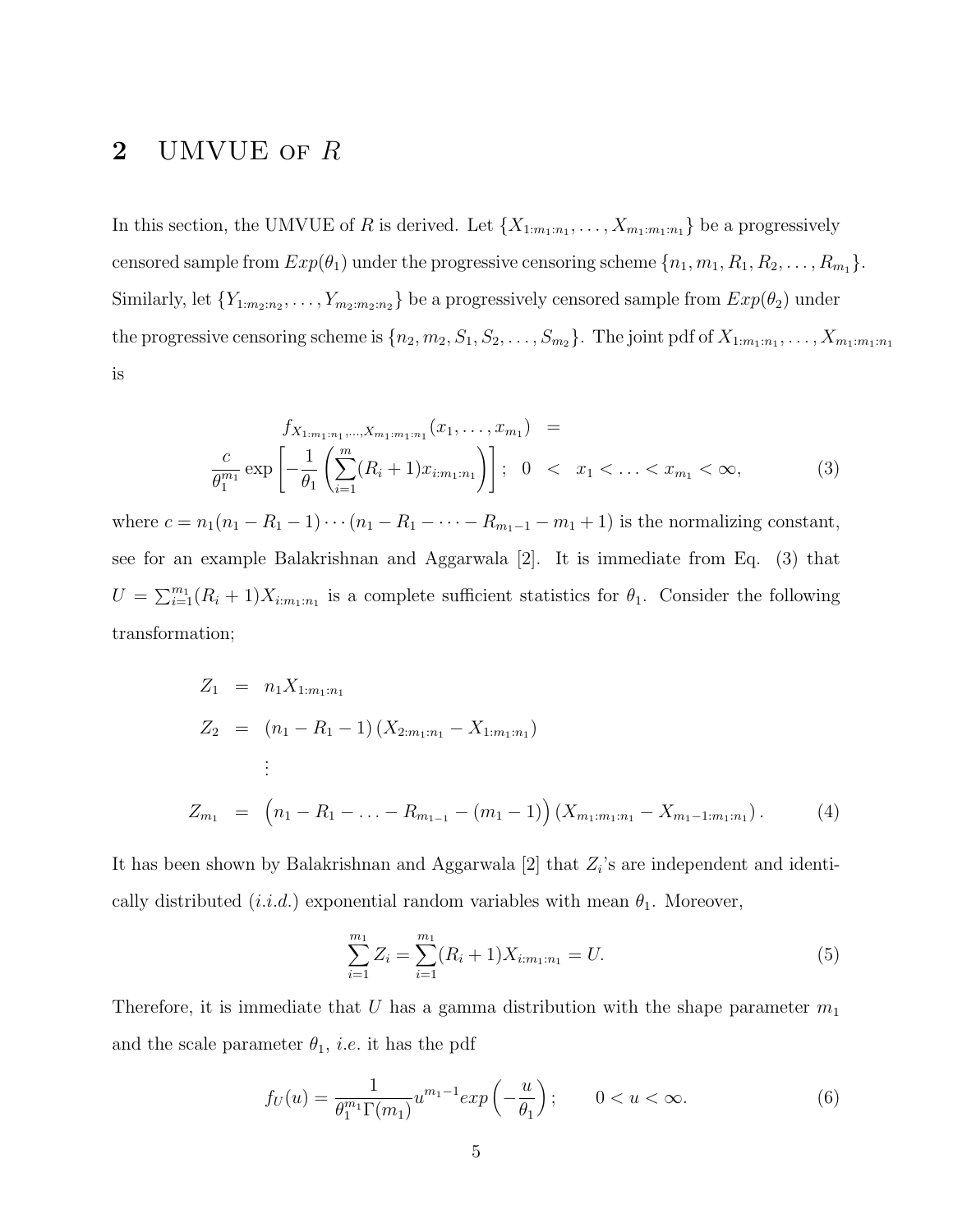We have the following lemma.

LEMMA 1: The conditional pdf of  $X_{1:m_1:n_1}$  given  $U = u$ , is

$$
f_{X_{1:m_1:n_1}|U=u}(x) = n_1(m_1 - 1) \frac{(u - n_1x)^{m_1 - 2}}{u^{m_1 - 1}}; \quad 0 < x < \frac{u}{n_1},\tag{7}
$$

and the conditional pdf of  $Y_{1:m_2:n_2}$  given  $V = v$ , is

$$
f_{Y_{1:m_2:n_2}|V=v}(y) = n_2(m_2-1) \frac{(v - n_2y)^{m_2-2}}{v^{m_2-1}}; \quad 0 < y < \frac{v}{n_2}.\tag{8}
$$

PROOF: We will prove the first part, second part follows along the same line. Note that

$$
f_{X_{1:m_1:n_1}|U=u}(x) = \frac{f_{X_{1:m_1:n_1},U}(x,u)}{f_U(u)},
$$
\n(9)

where  $f_{X_{1:m_1:n_1},U}(x,u)$  is the the joint pdf of  $X_{1:m_1:n_1}$  and U and  $f_U(u)$  is the pdf of U. It is obvious that U is a complete sufficient statistics for  $\theta_1$ . Suppose we denote  $W = \sum_{i=2}^{m_1} Z_i$ , then clearly W and  $Z_1$  are independent. The joint pdf of  $X_1$  and U can be easily obtained from the joint pdf of W and  $Z_1$ , by using the the transformation  $Z_1 = n_1 X_{1:m_1:n_1}$  and  $U = W + Z_1$ . Finally the result is found using Eq.(6).  $\blacksquare$ 

The following theorem provides the UMVUE of R.

THEOREM 1: Based on the complete sufficient statistics U and V, as defined before for  $\theta_1$ and  $\theta_2$  respectively, the UMVUE of R, say  $\widetilde{R}$ , for  $m_1 \geq 2$ , and  $m_2 \geq 2$ , can be expressed as follows;

$$
\tilde{R} = \begin{cases}\nQ_1(n_1, m_1, m_2, u, v) & \text{if } u < v \\
Q_2(n_2, m_1, m_2, u, v) & \text{if } u > v\n\end{cases},\n\tag{10}
$$

where

$$
Q_1(n_1, m_1, m_2, u, v) = 1 - \frac{n_1(m_1 - 1)}{u^{m_1 - 1} v^{m_2 - 1}} \int_0^{u/n_1} (u - n_1 x)^{m_1 - 2} (v - n_1 x)^{m_2 - 1} dx
$$
  

$$
= 1 - \sum_{k=0}^{m_2 - 1} (-1)^k \left(\frac{u}{v}\right)^k \frac{\binom{m_2 - 1}{k}}{\binom{m_1 + k - 1}{k}}
$$
(11)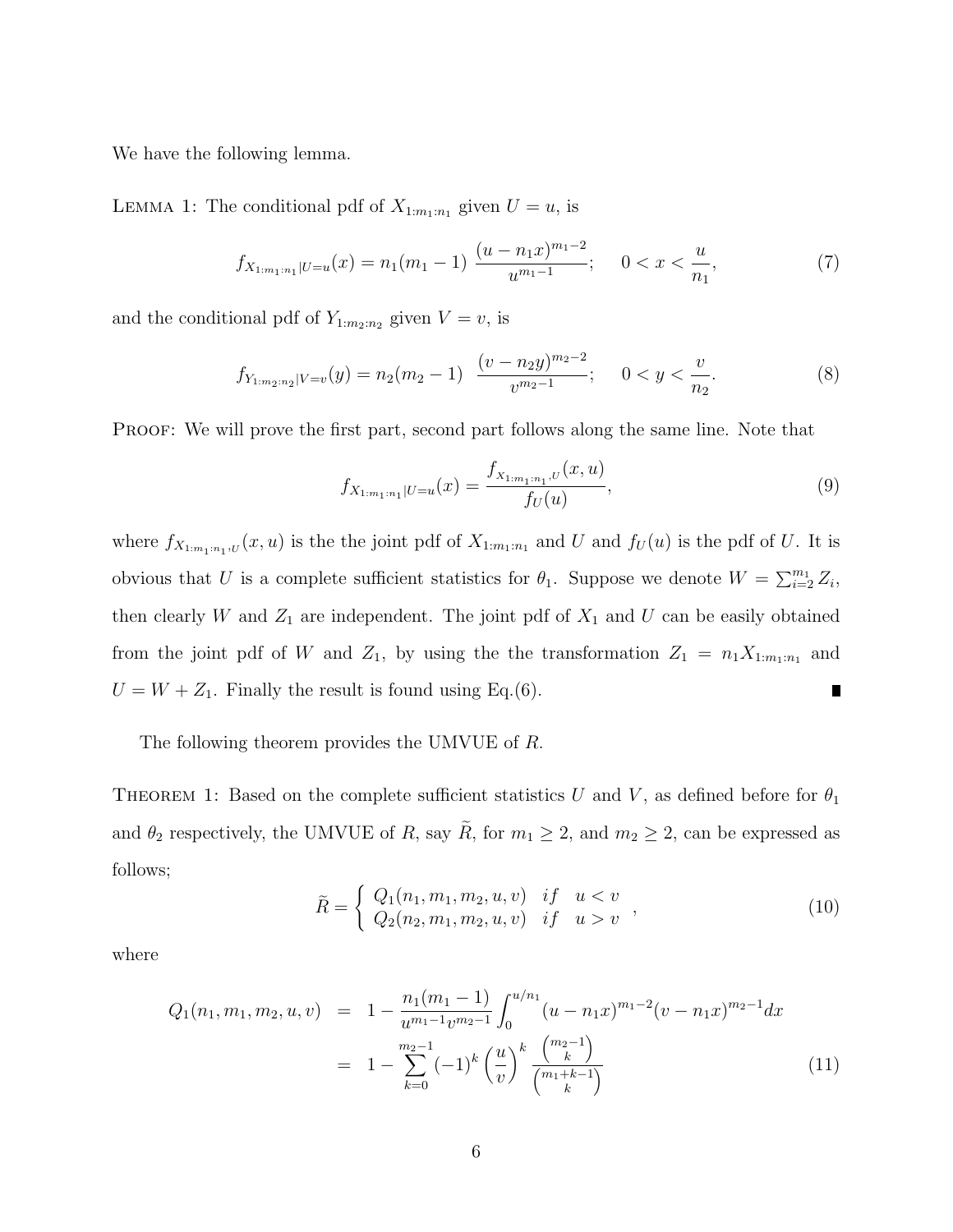and

$$
Q_2(n_2, m_1, m_2, u, v) = \frac{n_2(m_2 - 1)}{u^{m_1 - 1}v^{m_2 - 1}} \int_0^{v/n_2} (u - n_2 y)^{m_1 - 1} (v - n_2 y)^{m_2 - 2} dy.
$$
  

$$
= \sum_{k=0}^{m_1 - 1} (-1)^k \left(\frac{v}{u}\right)^k \frac{\binom{m_1 - 1}{k}}{\binom{m_2 + k - 1}{k}}.
$$
 (12)

PROOF: The proof of Theorem 1 can be obtained in a routine matter as it was obtained by Tong [19] for complete sample case. Observe that  $X_{1:m_1:n_1} \sim \text{Exp}(\theta_1/n_1)$  and  $Y_{1:m_2:n_2} \sim$ Exp  $(\theta_2/n_2)$ , therefore,

$$
\phi(X_1, Y_1) = \begin{cases} 1 & \text{if } n_2 Y_{1:m_2:n_2} < n_1 X_{1:m_1:n_1} \\ 0 & \text{if } n_2 Y_{1:m_2:n_2} > n_1 X_{1:m_1:n_1} \end{cases} \tag{13}
$$

is an unbiased estimator of R. Therefore,

$$
\tilde{R} = E(\phi(X_1, Y_1)|U = u, V = v) = \int \int_{\mathcal{A}} f_{X_1|U=u}(x) f_{Y_1|V=v}(y) dx dy, \tag{14}
$$

where  $\mathcal{A} = \{(x, y), 0 < x < u/n_1, 0 < y < v/n_2, n_1x > n_2y\}$ ,  $f_{X_1|U=u}(x)$  and  $f_{Y_1|V=v}(y)$  are same as defined in Lemma 1. For  $u < v$ ,

$$
\tilde{R} = \int_0^{u/n_1} \int_0^{n_1 x/n_2} (u - n_1 x)^{m_1 - 2} (v - n_2 y)^{m_2 - 2} dy dx
$$
  
= 
$$
1 - \frac{n_1(m_1 - 1)}{u^{m_1 - 1} v^{m_2 - 1}} \int_0^{u/n_1} (u - n_1 x)^{m_1 - 2} (v - n_1 x)^{m_2 - 1} dx.
$$
 (15)

By using transformation  $\frac{n_1x}{n_1x}$  $\frac{d^2u}{dt} = t, R$  is written as follows;

$$
\widetilde{R} = 1 - (m_1 - 1) \int_0^1 (1 - t)^{m_1 - 2} (1 - \frac{ut}{v})^{m_2 - 1} dt.
$$
\n(16)

By using the expansion

$$
(1 - \frac{ut}{v})^{m_2 - 1} = \sum_{k=0}^{m_2 - 1} (-1)^k {m_2 - 1 \choose k} \left(\frac{ut}{v}\right)^k,
$$

 $\widetilde{R}$  is obtained as follows;

$$
\tilde{R} = 1 - \sum_{k=0}^{m_2 - 1} (-1)^k \left(\frac{u}{v}\right)^k \frac{\binom{m_2 - 1}{k}}{\binom{m_1 + k - 1}{k}}.
$$
\n(17)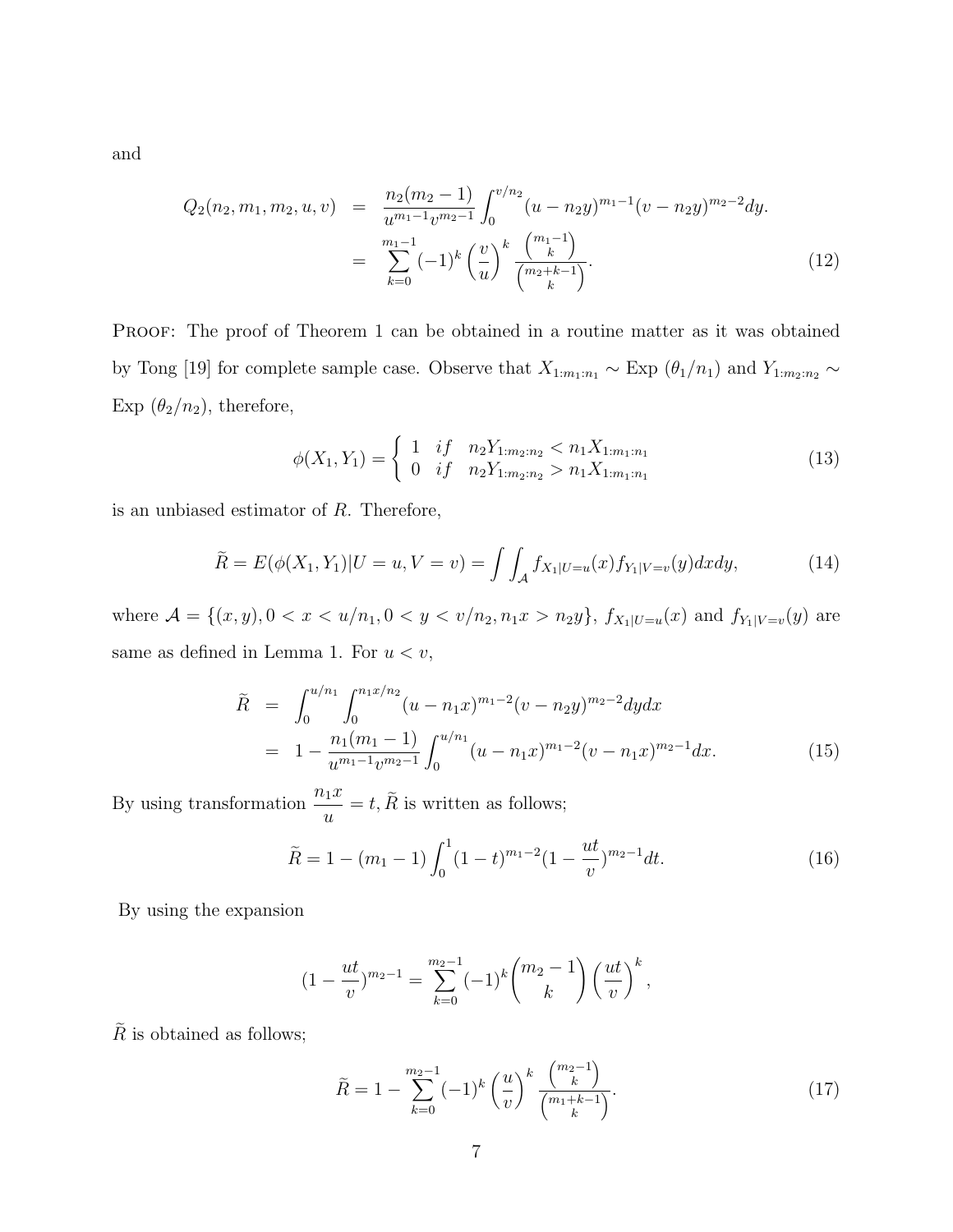Similarly for  $u > v$ ,

$$
\widetilde{R} = \sum_{k=0}^{m_1 - 1} (-1)^k \left(\frac{v}{u}\right)^k \frac{\binom{m_1 - 1}{k}}{\binom{m_2 + k - 1}{k}}.
$$
\n(18)

# 3 MAXIMUM LIKELIHOOD ESTIMATION OF R

In this section, the maximum likelihood estimator (MLE) of  $R$  and its distribution are derived. It is clear that based on the progressively censored samples  $\{X_{1:m_1:n_1}, \ldots, X_{m_1:m_1:n_1}\}$ and  ${Y_{1:m_2:n_2}, \ldots, Y_{m_2:m_2:n_2}}$ , the MLEs of  $\theta_1$  and  $\theta_2$  are

$$
\widehat{\theta}_1 = \frac{U}{m_1} \qquad \widehat{\theta}_2 = \frac{V}{m_2},\tag{19}
$$

respectively. Based on the joint distribution of  $U$  and  $V$  provided in the previous section, it is clear that  $\theta_1$  and  $\theta_2$  are UMVUE for  $\theta_1$  and  $\theta_2$ , respectively. Since  $R =$  $\theta_1$  $\theta_1 + \theta_2$ , the MLE of R, say  $\hat{R}$ , becomes

$$
\widehat{R} = \frac{\widehat{\theta}_1}{\widehat{\theta}_1 + \widehat{\theta}_2} = \frac{U}{U + \left(\frac{m_1}{m_2}\right)V} = \frac{1}{1 + \left(\frac{\theta_2}{\theta_1}\right)W},\tag{20}
$$

where  $W = \frac{m_1 \theta_1 V}{a V}$  $m_2\theta_2U$ . It should be noticed that  $U$  and  $V$  are independent gamma random variables with shape and scale parameters as  $m_1$ ,  $\theta_1$  and  $m_2$ ,  $\theta_2$ , respectively. Hence, W has a F distribution with degrees of freedom  $2m_2$  and  $2m_1$ . The pdf of  $\widehat{R}$  can be obtained as

$$
f_{\widehat{R}}(r) = k \times \frac{\left(\frac{1-r}{r}\right)^{m_2 - 1}}{\left(1 + \frac{m_2 \theta_2 (1-r)}{m_1 \theta_1 r}\right)^{m_1 + m_2}}; \quad 0 < r < 1,\tag{21}
$$

where

$$
k = \frac{\Gamma(m_1 + m_2)}{\Gamma(m_1)\Gamma(m_2)} \times \left(\frac{\theta_2}{\theta_1}\right)^{m_2 - 1} \times \left(\frac{m_2}{m_1}\right)^{m_2}.
$$

The first and second moments of  $\hat{R}$  can be found, respectively, as follows;

$$
E(\hat{R}) = \frac{\Gamma(m_1 + 3)\Gamma(m_1 + m_2)}{\Gamma(m_1)\Gamma(m_1 + m_2 + 3)} \left(\frac{m_1}{m_2}\right)^{m_1} \left(\frac{\theta_1}{\theta_2}\right)^{m_1 + 1} \times
$$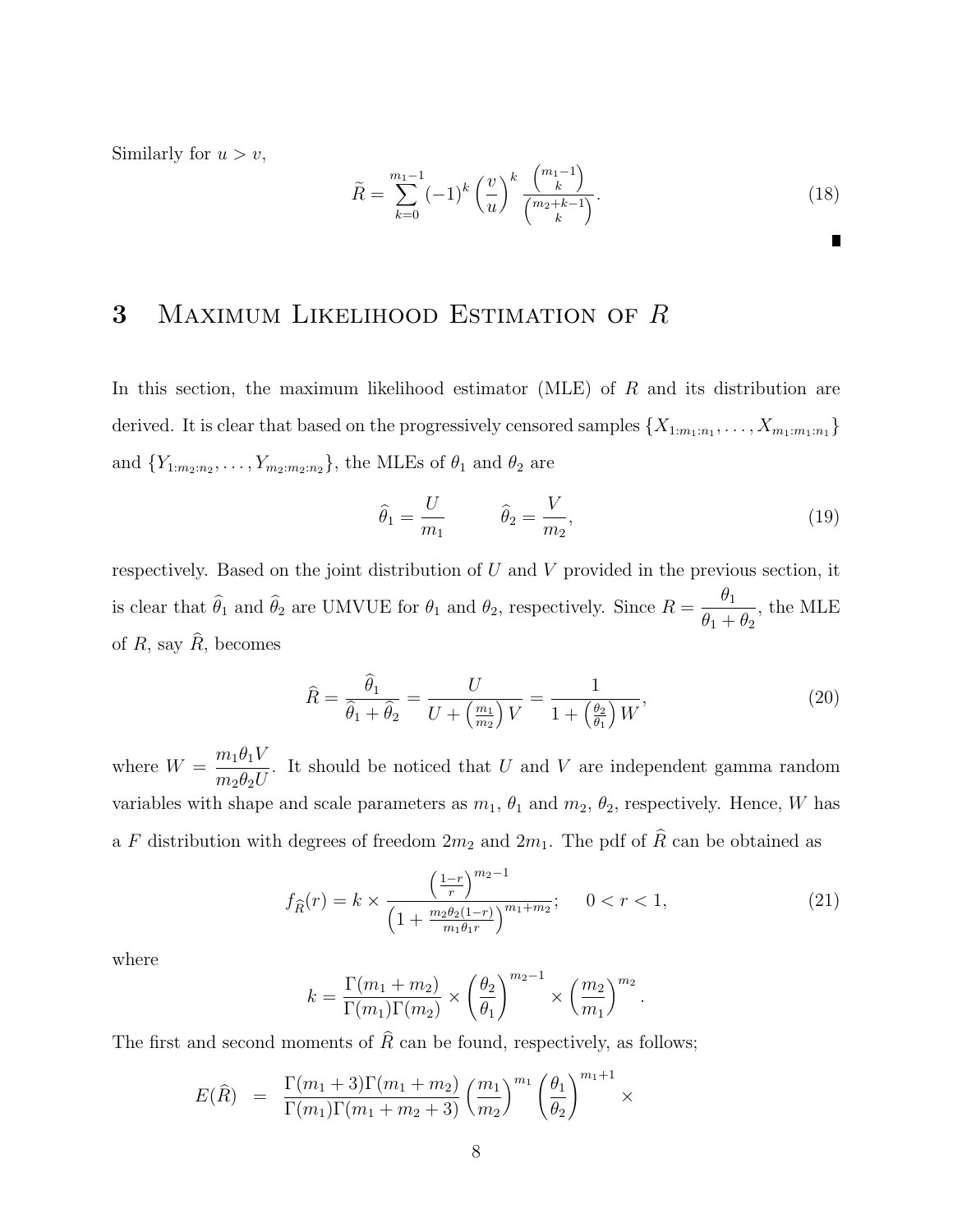$$
\times F_{2,1}\left((m_1 + m_2, m_1 + 3), m_1 + m_2 + 3, 1 - \frac{m_2\theta_2 - m_1\theta_1}{m_2\theta_2}\right)
$$
\n
$$
E(\widehat{R}^2) = \frac{\Gamma(m_1 + 4)\Gamma(m_1 + m_2)}{\Gamma(m_1)\Gamma(m_1 + m_2 + 4)} \left(\frac{m_1}{m_2}\right)^{m_1} \left(\frac{\theta_1}{\theta_2}\right)^{m_1+1} \times \times F_{2,1}\left((m_1 + m_2, m_1 + 4), m_1 + m_2 + 4, 1 - \frac{m_2\theta_2 - m_1\theta_1}{m_2\theta_2}\right),
$$
\n(23)

where  $F_{2,1}$  is the hypergeometric function. This function is given as follows;

$$
F_{2,1}(a,b;c;z) = \frac{\Gamma(c)}{\Gamma(b)\Gamma(c-b)} \int_0^1 \frac{t^{b-1}(1-t)^{c-b-1}}{(1-tz)^a} dt
$$
  
= 
$$
\sum_{k=0}^{\infty} \frac{\Gamma(c)\Gamma(a+k)\Gamma(b+k)z^k}{\Gamma(a)\Gamma(b)\Gamma(c+k)k!},
$$
 (24)

see for an example, Bailey [3]. Variance of  $\widehat{R}$  is found with  $Var(\widehat{R}) = E(\widehat{R}^2) - (E(\widehat{R}))^2$ .

Using the fact

$$
\frac{R}{1-R} \times \frac{1-\hat{R}}{\hat{R}} = W \sim F_{2m_2,2m_1},\tag{25}
$$

 $100(1 - \alpha)\%$  confidence interval of R can be obtained as

$$
\left[\frac{F_{2m_2,2m_1,\alpha/2}\times\left(\frac{\widehat{R}}{1-\widehat{R}}\right)}{1+F_{2m_2,2m_1,\alpha/2}\times\left(\frac{\widehat{R}}{1-\widehat{R}}\right)},\frac{F_{2m_2,2m_1,1-\alpha/2}\times\left(\frac{\widehat{R}}{1-\widehat{R}}\right)}{1+F_{2m_2,2m_1,1-\alpha/2}\times\left(\frac{\widehat{R}}{1-\widehat{R}}\right)}\right],
$$
\n(26)

where  $F_{2m_2,2m_1,\alpha/2}$  and  $F_{2m_2,2m_1,1-\alpha/2}$  are the lower and upper  $\alpha/2$ -th percentile points of a  $F$  distribution with  $2m_2$  and  $2m_1$  degrees of freedom.

# 4 Bayes Estimation

In this section, the Bayes estimator of  $R$  is derived. The exponential distributions are reparameterized in terms of  $\lambda_1 =$ 1  $\theta_1$ and  $\lambda_2 =$ 1  $\theta_2$ , respectively. Therefore,  $R = \frac{\lambda_2}{\lambda_1}$  $\lambda_1 + \lambda_2$ . For constructing Bayes estimate of R, we assume independent gamma priors on  $\lambda_1$  and  $\lambda_2$ , with the pdfs

$$
\pi(\lambda_1) = \frac{b_1^{a_1}}{\Gamma(a_1)} \ \lambda_1^{a_1 - 1} e^{-b_1 \lambda_1}; \quad \lambda_1 > 0 \tag{27}
$$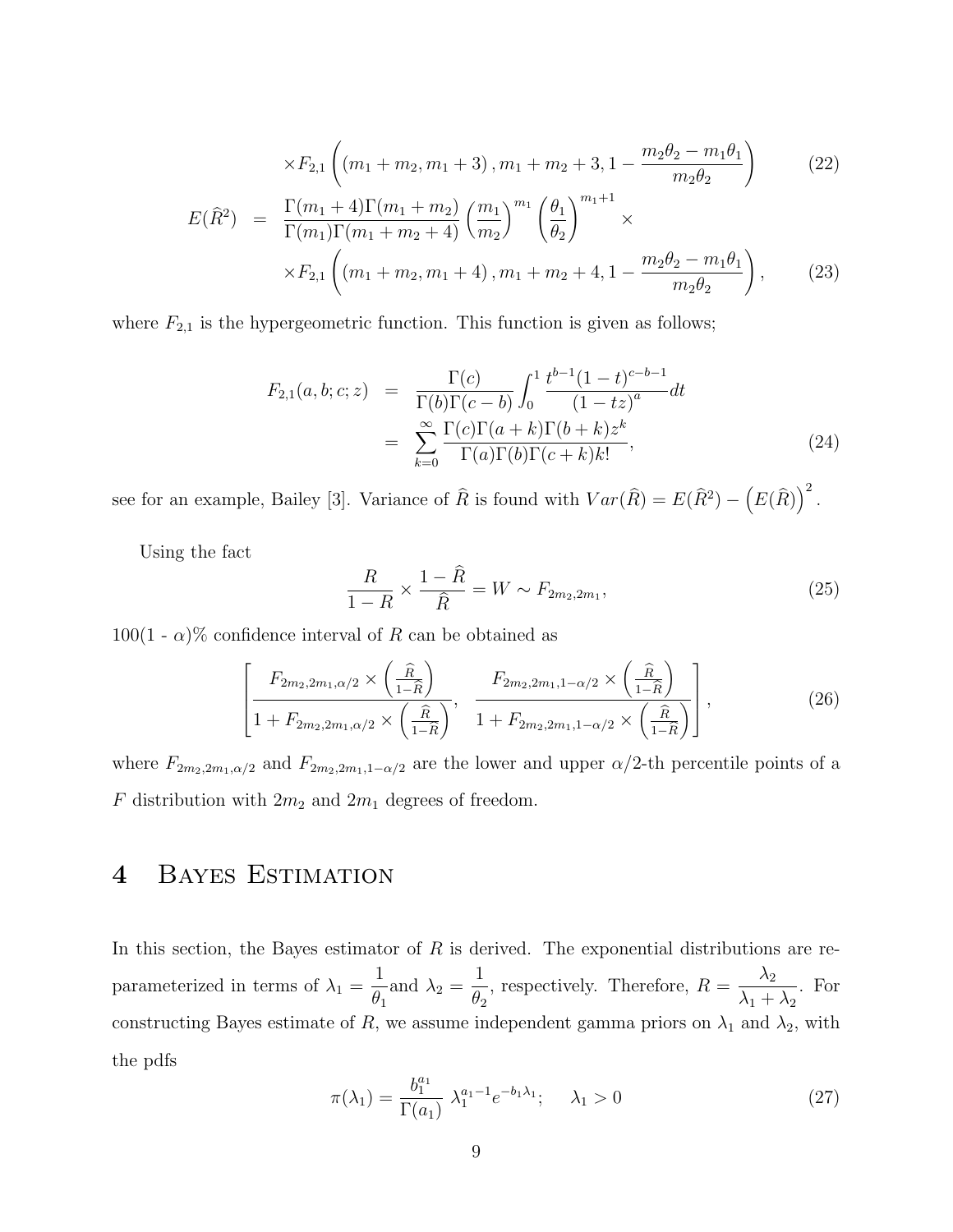and

$$
\pi(\lambda_2) = \frac{b_2^{a_2}}{\Gamma(a_2)} \ \lambda_2^{a_2 - 1} e^{-b_2 \lambda_2}; \quad \lambda_2 > 0,
$$
\n(28)

respectively. Here the hyper-parameters  $a_1 > 0, b_1 > 0, a_2 > 0, b_2 > 0$ . The posterior pdfs of  $\lambda_1$  and  $\lambda_2$  are as follows;

$$
\lambda_1 | Data \sim \text{Gamma}\left(a_1 + m_1, (b_1 + \sum_{i=1}^{m_1} (R_i + 1)x_i)\right)
$$
 (29)

$$
\lambda_2|Data \sim \text{Gamma}\left(a_2 + m_2, (b_2 + \sum_{i=1}^{m_2} (S_i + 1)y_i)\right).
$$
 (30)

Since  $\lambda_1$  and  $\lambda_2$  are independent *a posterior*, the posterior pdf of *R* is;

$$
f_{R|Data}(r) = C \times \frac{r^{a_2 + m_2 - 1} (1 - r)^{a_1 + m_1 - 1}}{((1 - r)(b_1 + \sum_{i=1}^{m_1} (R_i + 1)x_i) + r(b_2 + \sum_{i=1}^{m_2} (S_i + 1)y_i))^{m_1 + m_2 + a_1 + a_2}},
$$
(31)

for  $0 < r < 1$ ; 0 otherwise, where

$$
C = \frac{\Gamma(m_1 + m_2 + a_1 + a_2)}{\Gamma(a_1 + m_1)\Gamma(a_2 + m_2)} \times (b_1 + \sum_{i=1}^{m_1} (R_i + 1)x_i)^{a_1 + m_1} \times (b_2 + \sum_{i=1}^{m_2} (S_i + 1)y_i))^{a_2 + m_2}.
$$
 (32)

Therefore, if the squared error loss function is used, then the Bayes estimate of  $R$  is the

posterior mean  $R$ , say  $R_{BAYES}$ , which can be obtained as follows.

$$
\widehat{R}_{BAYES} = \int_0^1 r f_{R|Data}(r) dr
$$
\n
$$
= \left(\frac{b_2 + v}{b_1 + u}\right)^{a_2 + m_2} \frac{a_2 + m_2}{s} \times
$$
\n
$$
\times F_{2,1} \left( (1 + m_2 + a_2, s), 1 + s, 1 - \frac{(b_1 + u) - (b_2 + v)}{b_1 + u} \right),
$$
\n(33)

where  $s = a_1 + a_2 + m_1 + m_2$  and  $F_{2,1}$  is defined in Equation (24). On the other hand, if the

absolute error loss function is used, then the Bayes estimate of R is the posterior median. Unfortunately, the posterior mean and median cannot be obtained explicitly. Hence, a numerical technique will be used.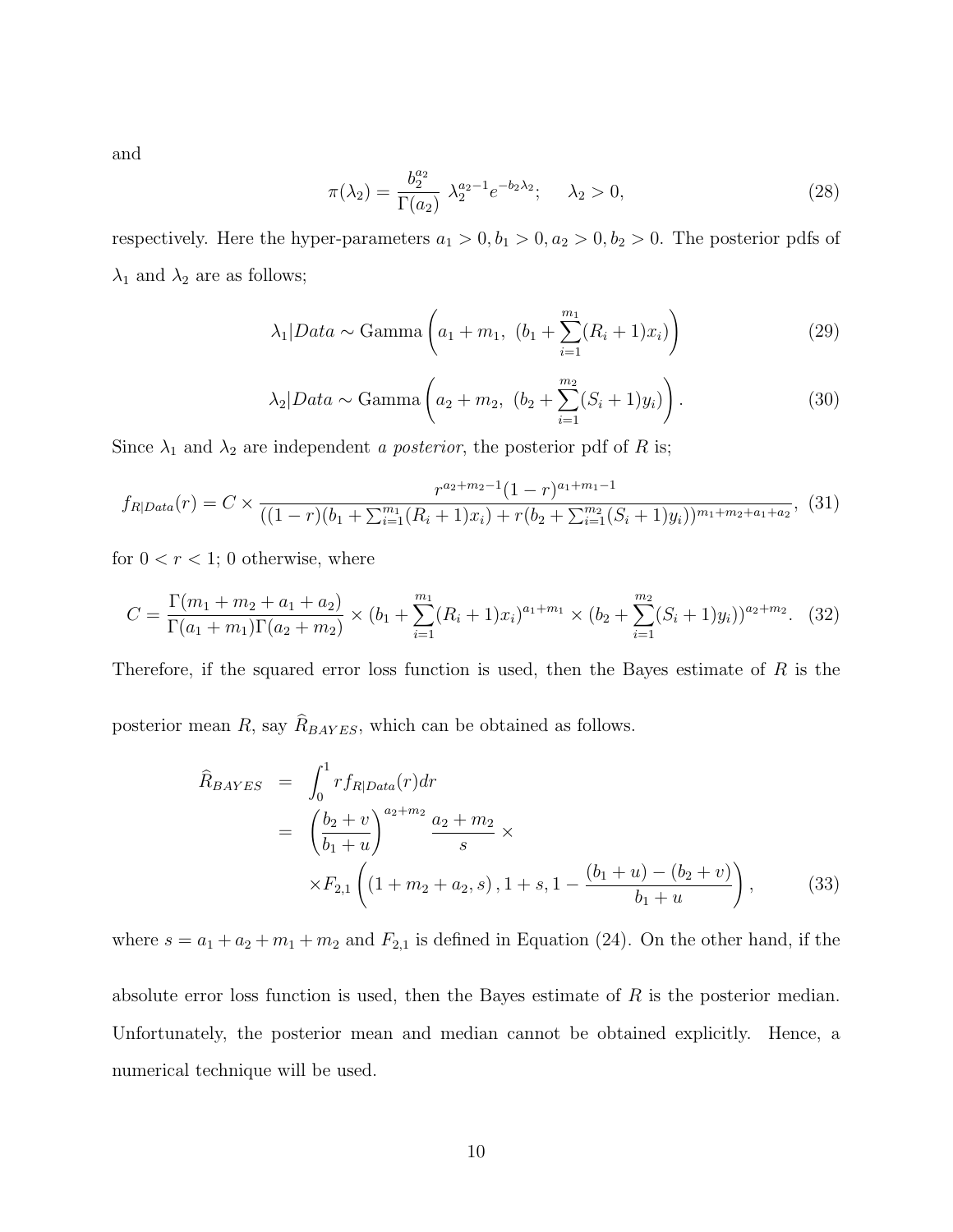Although the posterior mean and median cannot be obtained explicitly, the posterior mode could be derived in explicit form. It is easy to show that the derivative of  $f_{R|Data}(r)$ could be expressed as

$$
\frac{d}{dr}f_{R|Data}(r) = \frac{cr^{A_2-1}(1-r)^{A_1-1}}{((1-r)B_1+rB_2)^{A_1+A_2+3}} g(r),
$$

where

$$
g(r) = \left[ (A_2(1-r) - A_1r)((1-r)B_1 + rB_2) - (A_1 + A_2 + 2)(B_2 - B_1)r(1-r) \right], \quad (34)
$$

 $B_1 = (b_1 + \sum^{m_1}$  $i=1$  $(R_i+1)x_i$ ,  $B_2 = (b_2+\sum^{m_2}$  $i=1$  $(S_i+1)y_i$ ,  $A_1 = a_1 + m_1 - 1$  and  $A_2 = a_2 + m_2 - 1$ . Since  $\lim_{r\to 0^+} g(r) > 0$  and  $\lim_{r\to 1^-} g(r) < 0$ , it easily follows that the  $f_{R|Data}(r)$  has a unique mode over  $0 < r < 1$ , and the posterior mode can be obtained as the unique root of the quadratic equation  $g(r) = 0$  over  $0 < r < 1$ .

Now, consider the following loss function

$$
L(a,b) = \begin{cases} 0 & \text{if } |a-b| \le c \\ 1 & \text{if } |a-b| > c. \end{cases}
$$
 (35)

It is known that the Bayes estimate with respect to the above loss function Eq. (35) is the midpoint of the modal interval of length 2c of the posterior distribution, see Ferguson ( [6], page 51, problem 5). Therefore, the posterior mode is an approximate Bayes estimate of R with respect to the loss function Eq.  $(35)$  when the constant c is small.

#### 4.1 Credible Interval

It has been mentioned that the posterior mean and the posterior median cannot be obtained in explicit form. In this section, a simulation procedure to generate a sample from the posterior density function of  $R$  and to compute the Bayes estimate of  $R$  along with the associated credible interval will be described.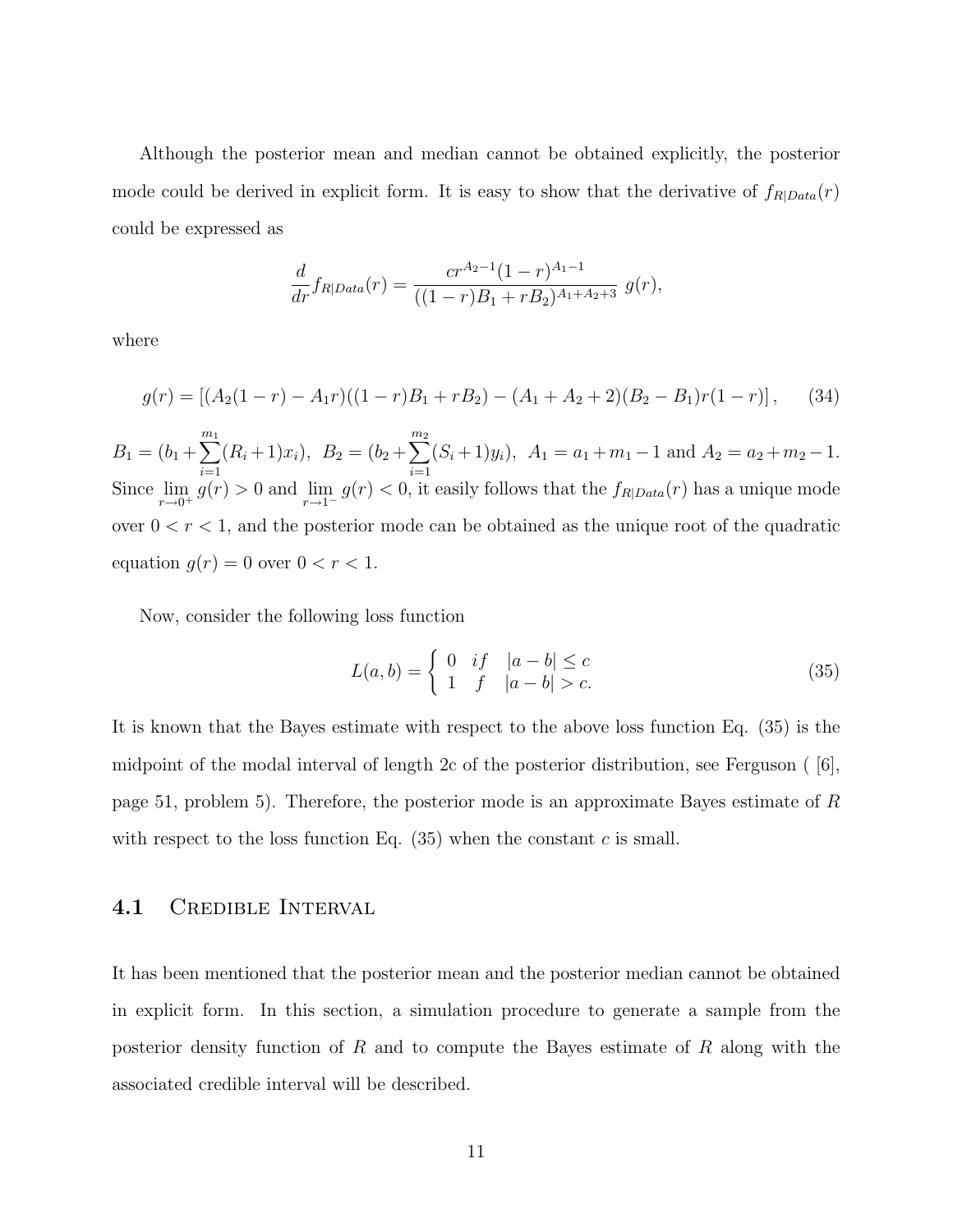Since the support of the posterior density function of  $R$  is bounded, the acceptance rejection method could be used to generate samples from the posterior distribution of R. Therefore, the algorithm used to compute the Bayes estimate and the credible interval is established as follows;

#### ALGORITHM:

- Step 1: Find the mode of the posterior density function  $f_R(r|data)$  by solving (34), say  $r^*$ .
- Step 2: Since  $f_R(r|data) \leq f_R(r^*|data)$ , for  $0 \lt r \lt 1$ , generate B samples, say  $r_1, \dots, r_B$ , from (31) using acceptance rejection principle, see Devroye [5].
- Step 3: Calculate the sample mean as the Bayes estimate of  $R$  under the squared error loss function.
- Step 4: Order  $r_1, \dots, r_B$  and compute the lower and upper  $\alpha/2$ -th percentile points of  $r_1, \dots, r_B$  as the lower and upper bounds of  $100(1-\alpha)\%$  confidence interval, respectively.

# 5 NUMERICAL EXPERIMENTS

In this section, the Monte Carlo simulation is conducted to compare the performances of MLE, UMVUE, and Bayes estimator under different progressive censoring schemes. Two sets of population parameter values, (i)  $\theta_1 = 20$ ,  $\theta_2 = 10$ , (ii)  $\theta_1 = 10$ ,  $\theta_2 = 20$  are considered. For a given n and m, three different progressive censoring schemes are used to generate the progressively censored samples. Two are extreme ones: (i) the usual type-II censoring scheme (*i.e.*  $n - m$  remaining items are removed at the m-th failure) and (ii) the censoring scheme removing  $n - m$  items at the first failure at random, that may be called type-III censoring scheme. The other censoring scheme lies in between these two extremes. The last censoring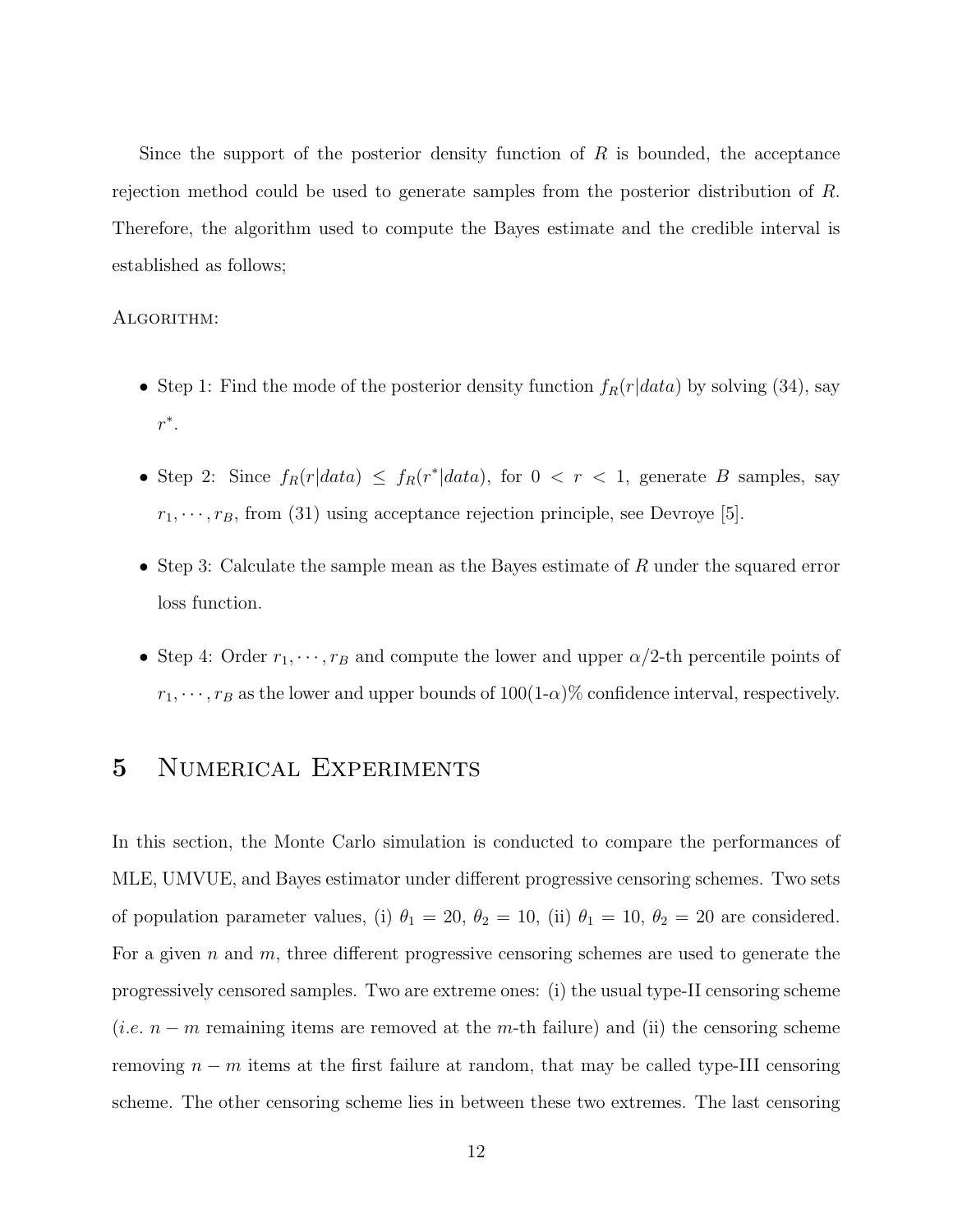scheme has all the  $R_i$ 's taken the same number and may be called as type-IV censoring scheme. A typical example of type-IV progressive censoring is given as  $n = 10$ ,  $m = 5$  and  $R_i = 1, i = 1, 2, 3, 4, 5$ . For fixed n and m, it is well known that the expected experimental time for the case of type-II censoring scheme is the lowest and the expected experimental time for the type-III censoring scheme is the largest. The expected experimental time for each of the other progressive censoring scheme is between the two experimental times from the two extremes.

For given  $(n_1, m_1)$  and progressive censoring scheme  $\{n_1, m_1, R_1, \cdots, R_m\}$  for the first population, and  $(n_2, m_2)$  and progressive censoring scheme  $\{n_2, m_2, S_1, \cdots, S_{m_2}\}$  for the second population, the simulation is replicated 1000 times. In each simulation, the MLE and UMVUE and the boundaries for exact 95% confidence intervals are obtained and a sample of size  $B = 1000$  is generated from the posterior distribution to obtain the Bayes estimate under the squared error loss function and the 95% credible interval based on the improper priors, with  $a_1 = a_2 = b_1 = b_2 = 0$  (here assume that  $\Gamma(0) = 1$ ). Then the mean squared errors (MSEs) for all the estimators, and average biases for MLEs and Bayes estimators are calculated based on the estimates from all 1000 simulations and reported in Tables 3 and 4. The average of boundaries for all the confidence intervals along with the corresponding coverage percentages are calculated based on all 1000 simulations. Since the coverage percentages for all the cases are very close to the nominal level, only the averages of boundaries for all confidence intervals are reported in Tables 5 and 6. It may be mentioned that when  $a_1 = a_2 = b_1 = b_2 = 0$ , although the priors are not proper, the corresponding posterior density functions are proper ones. In viewing the tables, it is clear that all three estimators work quite well. In all the cases, it is observed that as the effective sample size increases the performances become better. The performances of the MLEs and the Bayes estimators based on improper priors are very similar. However, the UMVUEs have larger errors than the other two estimators. The length of the exact confidence intervals and the corresponding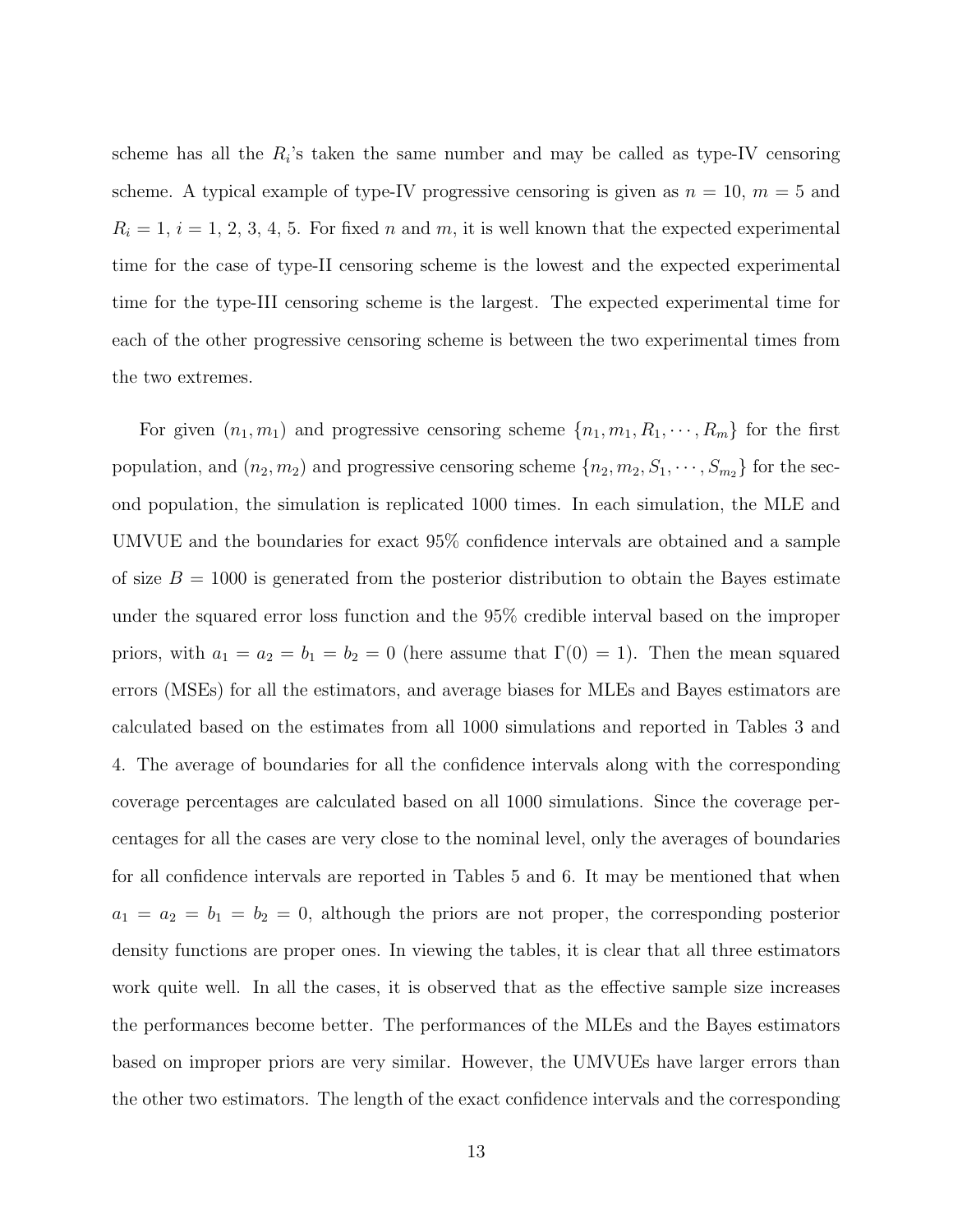credible intervals very close in all cases. From the computational point of view, the MLEs are easiest to be obtained. Therefore, it is suggested to use the MLE for all practical purposes.

# 6 Data Analysis

In this section, the analysis of a pair of real data sets is presented for illustrative purposes. Tables 1 and 2 show the breaking strengths of jute fiber at two different gauge lengths. These two data sets were used by Xia *et al.* [20].

Table 1: Breaking strength of jute fiber of gauge length 10 mm.

| 693.73   704.66   323.83   778.17   123.06   637.66   383.43   151.48                                 |  |  |  |
|-------------------------------------------------------------------------------------------------------|--|--|--|
| 108.94   50.16   671.49   183.16   257.44   727.23   291.27   101.15                                  |  |  |  |
| $\mid 376.42 \mid 163.40 \mid 141.38 \mid 700.74 \mid 262.90 \mid 353.24 \mid 422.11 \mid 43.93 \mid$ |  |  |  |
| $590.48$   212.13   303.90   506.60   530.55   177.25                                                 |  |  |  |

Table 2: Breaking strength of jute fiber of gauge length 20 mm.

|  | 71.46   419.02   284.64   585.57   456.60   113.85   187.85   688.16  |  |  |
|--|-----------------------------------------------------------------------|--|--|
|  | 662.66   45.58   578.62   756.70   594.29   166.49   99.72   707.36   |  |  |
|  | 765.14   187.13   145.96   350.70   547.44   116.99   375.81   581.60 |  |  |
|  | 119.86   48.01   200.16   36.75   244.53   83.55                      |  |  |

First, it was checked whether exponential distribution can be used or not to analyze these data sets. The maximum likelihood estimators of  $\theta_1$  and  $\theta_2$  are 356.7297 and 340.7400, respectively. The Kolmogorov-Smirnov (KS) distances between the empirical distribution functions and the fitted distribution functions have been used to check the goodness-of-fit. The Kolmogorov-Smirnov Z values are 0.958 and 0.727 and the associated p values are 0.317 and 0.666, respectively. Based on the  $p$  values, one cannot reject the hypothesis that the data are coming from exponential distributions.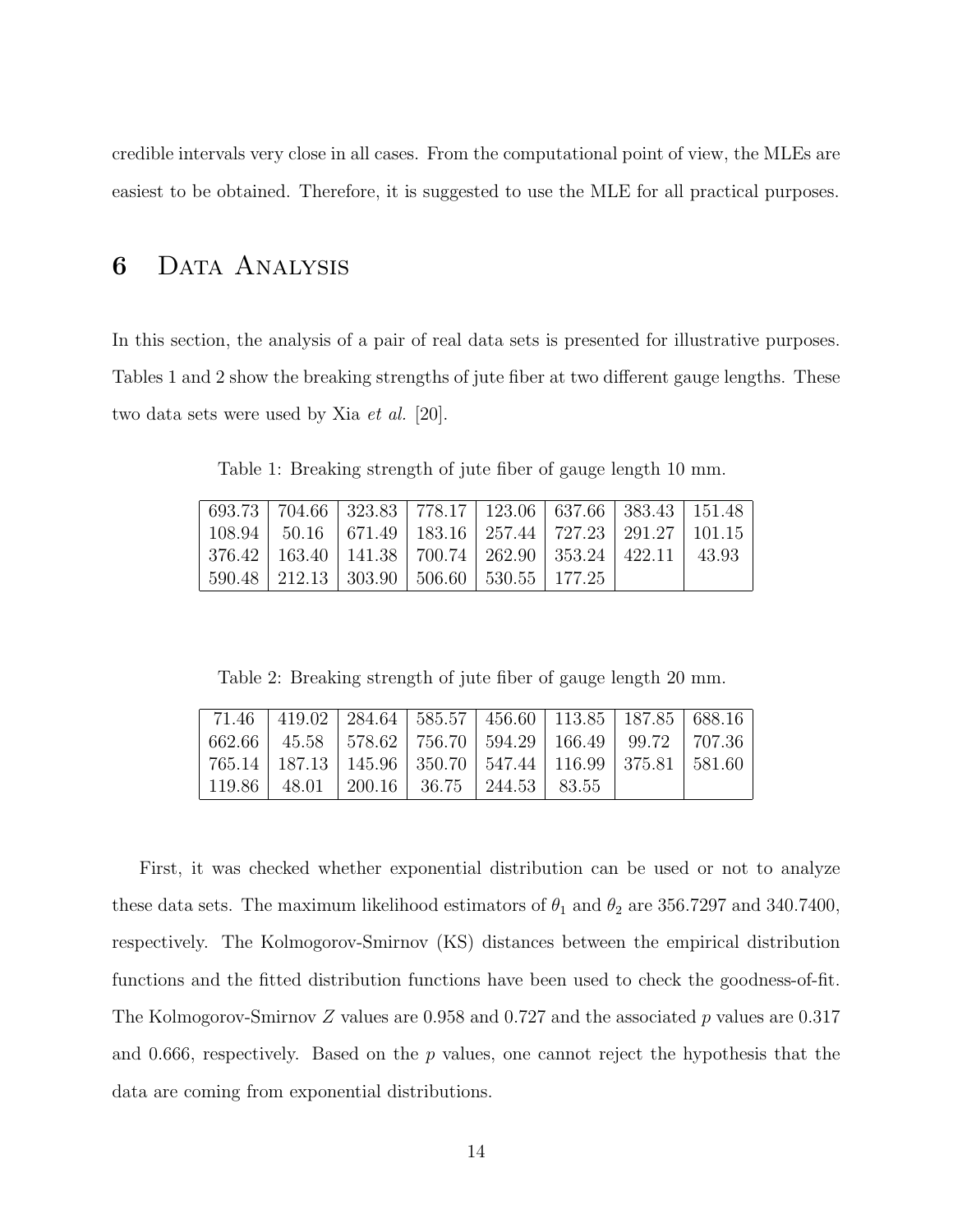The following notations have been used;  $X$ : the breaking strength of jute fiber with 10 mm, and  $Y$ : the breaking strength of jute fiber with 20 mm. Based on the complete data set the MLE and UMVUE of  $R = P(Y < X)$  are  $\hat{R} = 0.5177$  and  $\tilde{R} = 0.5180$ , respectively and the associated 95% exact confidence interval as provided by (26), is (0.3917, 0.6615). The Bayes estimate of R with respect to improper priors is  $R_B = 0.5051$ . The associated 95% credible interval is (0.3716, 0.6502).

For illustrative purposes, three different progressively censored samples have been generated from the above data sets with  $m_1 = m_2 = 15$  in all the cases, and (i) Scheme-1: (type-II, type-II), (ii) Scheme-2: (type-III, type-III) and (iii) Scheme 3 (type-IV, type-IV). Based on Scheme 1, the MLE, UMVUE and Bayes estimates are 0.5952, 0.5986, and 0.5817 respectively. The associated 95% exact confidence interval and the credible interval are (0.4149, 0.7531) and (0.3918, 0.7399) respectively. Similarly, based on Scheme 2, the MLE, UMVUE and Bayes estimates are 0.5180, 0.5186, 0.5075 respectively. The associated 95% confidence interval and the credible interval are (0.3413, 0.6903) and (0.3291, 0.6798) respectively. Finally based on Scheme 3, the MLE, UMVUE and Bayes estimates are 0.5624, 0.5646, 0.5615 respectively. The associated 95% confidence interval and the credible interval are (0.3826, 0.7271) and (0.3623, 0.6997) respectively. Clearly, the estimates obtained using type-III censored data, are closer to the estimates obtained by complete sample as expected.

# 7 Conclusions

In this paper, the estimation of the stress strength parameter for two exponential distributions under progressive censoring has been considered. The UMVUE and MLE of the stress strength parameter have been derived. Bayes estimator based on inverse gamma priors has been proposed. Extensive simulations are performed to check the performances of the different estimators and it is observed that all the three estimators behave in a similar manner.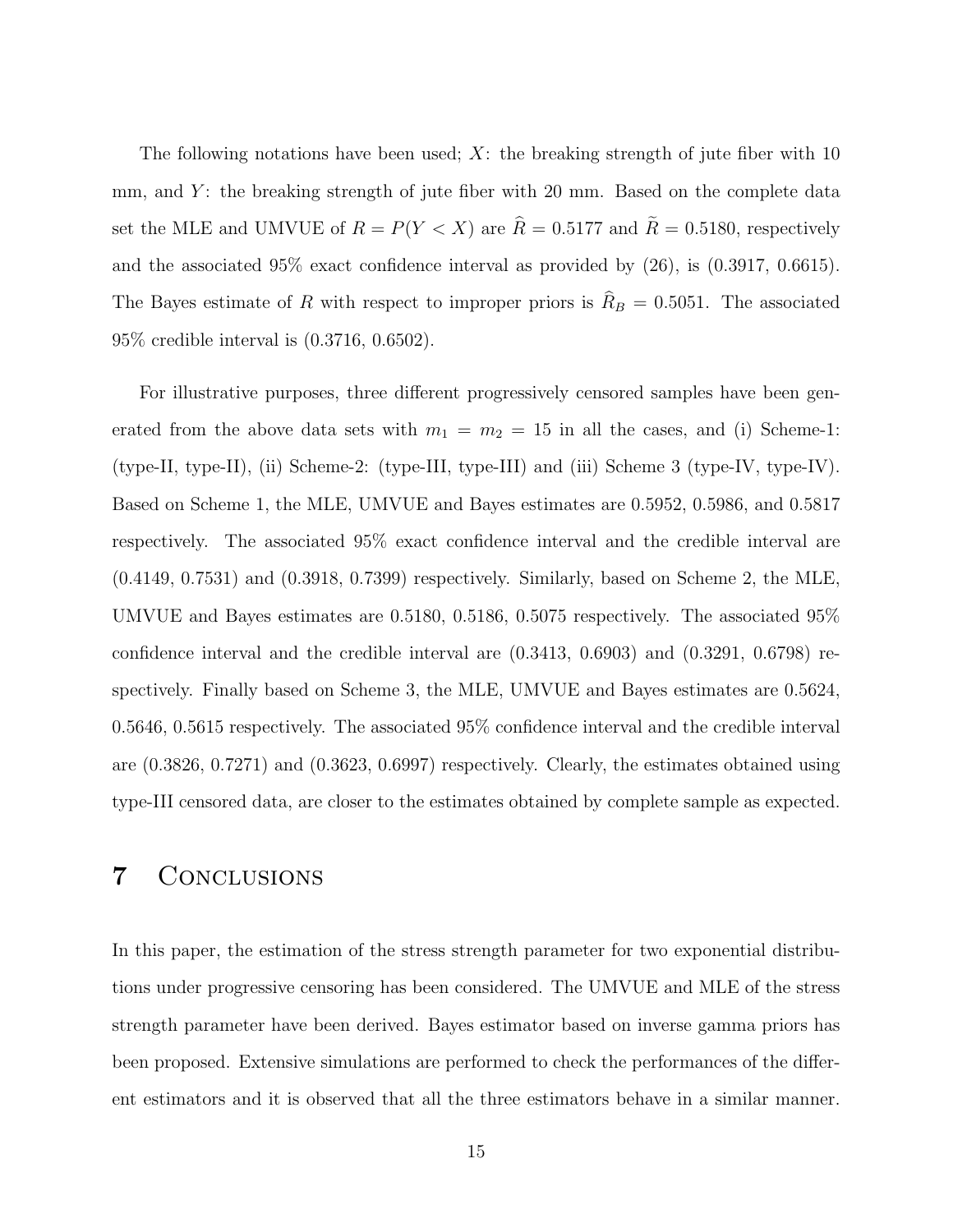Since MLE is easiest to obtain computationally, it has been proposed to use the MLE in practice.

It may be mentioned that although it has been assumed that the samples are from exponential distributions, but it may be extended to some other distributions also, for an example, Weibull or gamma distribution. Work is in progress, and it will be reported later.

### Acknowledgements

The authors would like to thank the two unknown referees and the associate editor for their valuable comments which had helped to improve the paper significantly. Part of the work of the third author has been supported by a grant from the Department of Science and Technology, Government of India.

# References

- [1] Balakrishnan, N. (2007), "Progressive censoring methodology: an appraisal", (with discussions)", TEST, vol. 16, no. 2, 211 - 296.
- [2] Balakrishnan, N. and Aggarwala, R. (2000), Progressive censoring: theory, methods and applications, Birkhauser, Boston.
- [3] Bailey, W. N. Generalized Hypergeometric Series. Cambridge, England: University Press, 1935.
- [4] Birnbaum, Z.W. (1956), "On a use of Mann-Whitney statistics", Proceedings of the third Berkley Symposium in Mathematics, Statistics and Probability, vol. 1, 13 - 17.
- [5] Devroye, L. (1984), "A simple algorithm for generating random variates with a logconcave density function", Computing, vol. 33, 247 - 257.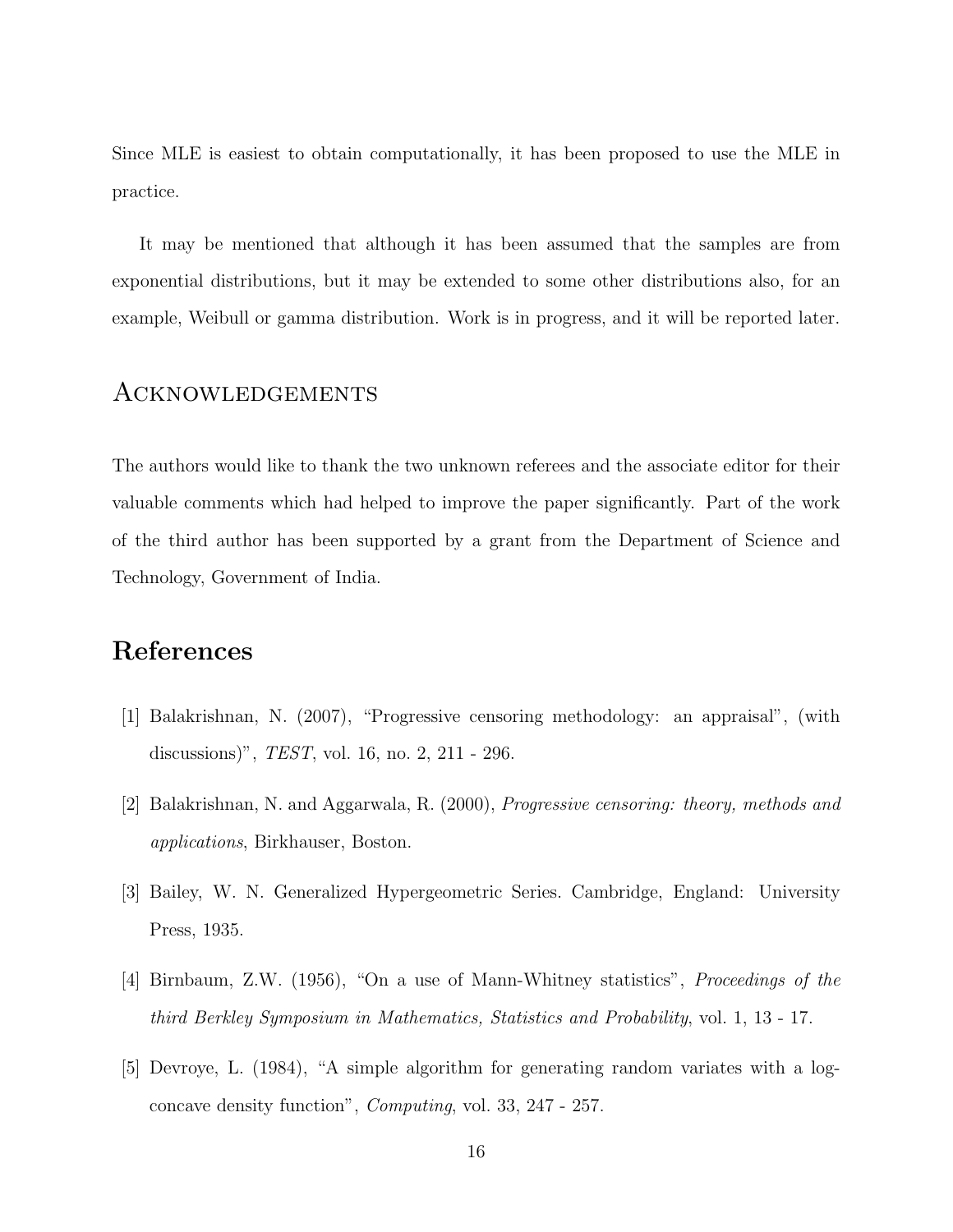- [6] Ferguson, T. (1967), Mathematical Statistics: A decision theoretic approach, Academic Press, New York.
- [7] Jiang L. and Wong, A.C.M. (2008), "A note on inference for  $P(X \le Y)$  for right truncated exponentially distributed data", Statistical Papers, vol. 49, 637 - 651.
- [8] Kim, C. and Chung, Y. (2006), "Bayesian estimation of  $P(Y < X)$  from Burr-Type X model containing spurious observations", Statistical Papers, vol. 47, 643 - 651.
- [9] Kotz, S., Lumelskii, Pensky, M. (2003), The stress-strength model and its generalization: theory and applications, World Scientific, Singapore.
- [10] Krishnamoorthy, K., Mukherjee, S., and Guo, H. (2007), "Inference on reliability in two-parameter exponential stress-strength model", Metrika, vol. 65, 261 - 273.
- [11] Kundu, D. and Gupta, R.D. (2005), "Estimation of  $R = P(Y < X)$  for the generalized exponential distribution", Metrika, vol. 61, 291 - 308.
- [12] Kundu, D. and Gupta, R.D. (2006), "Estimation of  $R = P(Y < X)$  for Weibull distribution", IEEE Transactions on Reliability, vol. 55, 270 - 280.
- [13] Kundu, D. and Raqab. M.Z. (2009), "Estimation of  $R = P(Y < X)$  for three parameter Weibull distribution", *Statistics and Probability Letters*, vol. 79, 1839 - 1846.
- [14] Raqab. M.Z. and Kundu, D. (2005), "Comparison of different estimators of  $P(Y < X)$ for a scaled Burr type X distribution", Communications in Statistics - Simulation and Computation, vol. 34, 465 - 483.
- [15] Raqab. M.Z., Madi, M.T. and Kundu, D. (2008), "Estimation of  $R = P(Y < X)$  for the 3-parameter generalized exponential distribution", Communications in Statistics - Theory and Methods, vol. 37, 2854 - 2864.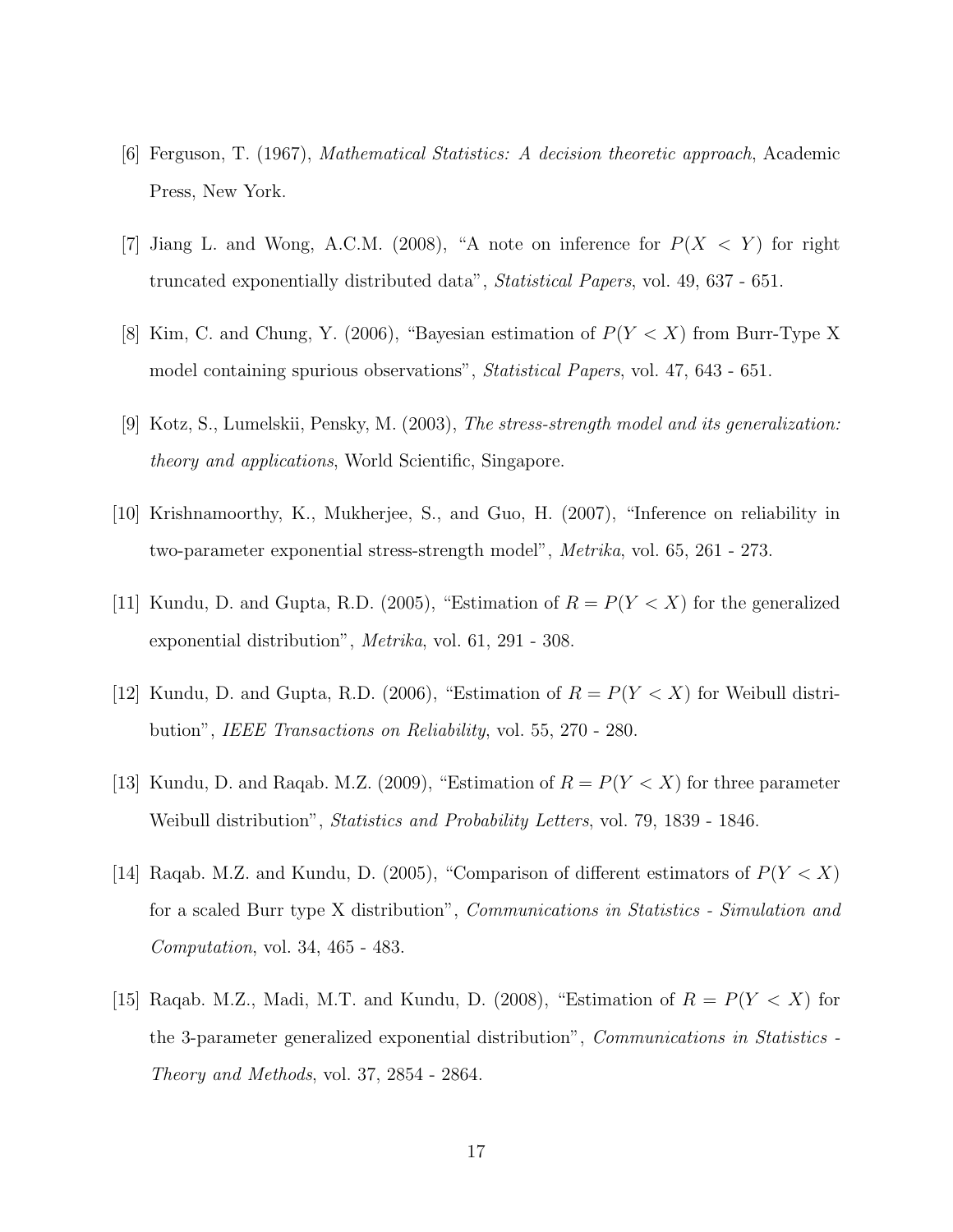- [16] Saraçoğlu, B., Kaya, M.F. (2007), "Maximum likelihood estimation and confidence intervals of system reliability for Gompertz distribution in stress-strength models", Seluk Journal of Applied Mathematics, vol. 8, 25 - 36.
- [17] Saraçoğlu, B., Kaya, M.F., Abd-Elfattah, A.M. (2009), "Comparison of estimators for stress-strength reliability in Gompertz Case", Hacettepe Journal of Mathematics and Statistics, vol. 38, 339 - 349.
- [18] Surles, J.G., Padgett, W.J.(2001), "Inference for reliability and stressstrength for a scaled Burr-type X distribution", *Lifetime Data Analysis*, vol. 7, 187 200.
- [19] Tong, H. (1974), "A note on the estimation of  $P(Y < X)$  in the exponential case", Technometrics, vol. 16, 625. (Errata 1975, vol. 17, 395).
- [20] Xia. Z.P.. Yu. J.Y. . Cheng . L.D.. Liu. L.F.. Wang. W.M. (2009), "Study on the breaking strength of jute fibers using modified Weibull distribution", Journal of Composites Part A: Applied Science and Manufacturing .vol. 40. 54-59.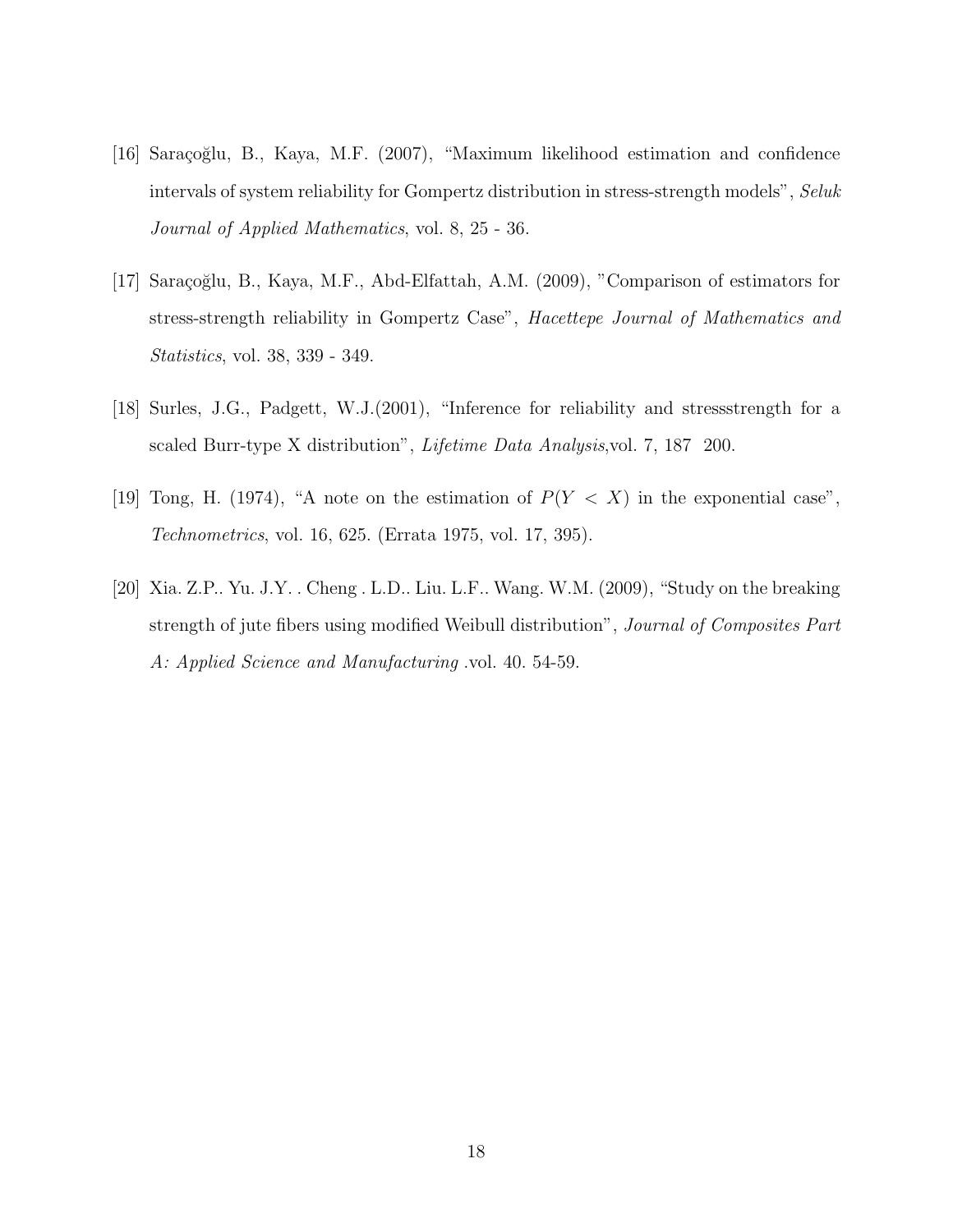| $(n_1, m_1)$ | $(n_2, m_2)$ | R                   | S                           | MLE         |            | UMVUE   | Bayes       |         |
|--------------|--------------|---------------------|-----------------------------|-------------|------------|---------|-------------|---------|
|              |              |                     |                             | <b>Bias</b> | <b>MSE</b> | MSE     | <b>Bias</b> | MSE     |
|              |              |                     |                             |             |            |         |             |         |
| (10, 5)      | (10, 5)      | $\overline{\rm II}$ | $\overline{\rm II}$         | $-0.01379$  | 0.01978    | 0.02268 | $-0.01287$  | 0.01897 |
| (10, 5)      | (10, 5)      | П                   | $\mathop{\rm III}\nolimits$ | $-0.01391$  | 0.01931    | 0.02217 | $-0.01399$  | 0.01957 |
| (10, 5)      | (10, 5)      | Ш                   | $_{\rm II}$                 | $-0.01542$  | 0.01922    | 0.02207 | $-0.01514$  | 0.01899 |
| (10, 5)      | (10, 5)      | III                 | III                         | $-0.01512$  | 0.01955    | 0.02241 | $-0.01516$  | 0.01947 |
| (10, 5)      | (10, 5)      | IV                  | IV                          | $-0.01421$  | 0.01967    | 0.02258 | $-0.01429$  | 0.01923 |
| (20, 5)      | (10, 5)      | $\overline{\rm II}$ | $\overline{\rm II}$         | $-0.01581$  | 0.01942    | 0.02226 | $-0.01479$  | 0.01971 |
| (20, 5)      | (10, 5)      | П                   | Ш                           | $-0.01544$  | 0.01931    | 0.02213 | $-0.01531$  | 0.01929 |
| (20, 5)      |              | Ш                   | $_{\rm II}$                 | $-0.01191$  | 0.01937    | 0.02228 | $-0.01181$  | 0.01941 |
| (20, 5)      | (10, 5)      | Ш                   | III                         | $-0.01330$  | 0.01893    | 0.02172 | $-0.01319$  | 0.01901 |
|              | (10, 5)      | IV                  | IV                          |             |            |         |             |         |
| (20, 5)      | (10, 5)      |                     |                             | $-0.01463$  | 0.01916    | 0.02206 | $-0.01396$  | 0.01954 |
| (10, 5)      | (20, 5)      | $_{\rm II}$         | $\overline{\rm II}$         | $-0.01228$  | 0.01908    | 0.02193 | $-0.01219$  | 0.01919 |
| (10, 5)      | (20, 5)      | и                   | Ш                           | $-0.01359$  | 0.01975    | 0.02265 | $-0.01369$  | 0.01966 |
| (10, 5)      | (20, 5)      | Ш                   | $_{\rm II}$                 | $-0.01401$  | 0.01937    | 0.02211 | $-0.01409$  | 0.01923 |
| (10, 5)      | (20, 5)      | Ш                   | Ш                           | $-0.01284$  | 0.01911    | 0.02197 | $-0.01291$  | 0.01900 |
| (10, 5)      | (20, 5)      | IV                  | IV                          | $-0.01263$  | 0.01909    | 0.02196 | $-0.01248$  | 0.01914 |
| (20, 5)      | (20, 5)      | $\overline{\rm II}$ | $\overline{\rm II}$         | $-0.01231$  | 0.01937    | 0.02224 | $-0.01228$  | 0.01925 |
| (20, 5)      | (20, 5)      | $_{\rm II}$         | III                         | $-0.01325$  | 0.01893    | 0.02175 | $-0.01335$  | 0.01889 |
| (20, 5)      | (20, 5)      | Ш                   | и                           | $-0.01384$  | 0.01981    | 0.02274 | $-0.01390$  | 0.01971 |
| (20, 5)      | (20, 5)      | Ш                   | Ш                           | $-0.01355$  | 0.01977    | 0.02273 | $-0.01345$  | 0.01969 |
| (20, 5)      | (20, 5)      | IV                  | IV                          | $-0.01298$  | 0.01958    | 0.02268 | $-0.01297$  | 0.01949 |
| (20, 10)     | (10, 5)      | $\overline{\rm II}$ | $\overline{\rm II}$         | 0.00015     | 0.01386    | 0.01577 | $-0.00010$  | 0.01371 |
| (20, 10)     | (10, 5)      | и                   | Ш                           | $-0.00049$  | 0.01434    | 0.01631 | $-0.00037$  | 0.01410 |
| (20, 10)     | (10, 5)      | Ш                   | $_{II}$                     | $-0.00161$  | 0.01430    | 0.01629 | $-0.00156$  | 0.01417 |
| (20, 10)     | (10, 5)      | Ш                   | III                         | $-0.00171$  | 0.01410    | 0.01606 | $-0.00167$  | 0.01399 |
| (20, 10)     | (10, 5)      | IV                  | IV                          | $-0.00098$  | 0.01392    | 0.01582 | $-0.00112$  | 0.01381 |
| (10, 5)      | (20, 10)     | $_{\rm II}$         | $\overline{\rm II}$         | $-0.02360$  | 0.01582    | 0.01681 | $-0.02351$  | 0.01511 |
| (10, 5)      | (20, 10)     | П                   | Ш                           | $-0.01926$  | 0.01534    | 0.01645 | $-0.01939$  | 0.01528 |
| (10, 5)      | (20, 10)     | III                 | $_{\rm II}$                 | $-0.02152$  | 0.01619    | 0.01727 | $-0.02148$  | 0.01587 |
| (10, 5)      | (20, 10)     | III                 | III                         | $-0.02060$  | 0.01573    | 0.01680 | $-0.02071$  | 0.01581 |
| (10, 5)      | (20, 10)     | IV                  | IV                          | $-0.02226$  | 0.01578    | 0.01680 | $-0.02199$  | 0.01542 |
| (20, 10)     | (20, 10)     | $\overline{\rm II}$ | $\overline{\rm II}$         | $-0.00754$  | 0.00967    | 0.01032 | $-0.00749$  | 0.00973 |
|              |              |                     | Ш                           |             |            |         |             |         |
| (20, 10)     | (20, 10)     | и                   |                             | $-0.00658$  | 0.00972    | 0.01038 | $-0.00671$  | 0.00961 |
| (20, 10)     | (20, 10)     | Ш                   | $_{\rm II}$                 | $-0.00636$  | 0.00971    | 0.01037 | $-0.00629$  | 0.00968 |
| (20, 10)     | (20, 10)     | Ш                   | Ш                           | $-0.00722$  | 0.00998    | 0.01065 | $-0.00712$  | 0.00971 |
| (20, 10)     | (20, 10)     | IV                  | IV                          | $-0.00741$  | 0.00978    | 0.01040 | $-0.00733$  | 0.00973 |
| (30, 10)     | (20, 10)     | $\overline{\rm II}$ | $\overline{\rm II}$         | $-0.00715$  | 0.00978    | 0.01045 | $-0.00699$  | 0.00968 |
| (30, 10)     | (20, 10)     | $_{\rm II}$         | III                         | $-0.00880$  | 0.01011    | 0.01079 | $-0.00848$  | 0.00899 |
| (30, 10)     | (20, 10)     | III                 | $_{II}$                     | $-0.00867$  | 0.00992    | 0.01057 | $-0.00887$  | 0.00999 |
| (30, 10)     | (20, 10)     | Ш                   | Ш                           | $-0.00706$  | 0.00982    | 0.01049 | $-0.00717$  | 0.00971 |
| (30, 10)     | (20, 10)     | IV                  | IV                          | $-0.00711$  | 0.00980    | 0.01047 | $-0.00709$  | 0.00969 |
| (20, 10)     | (30, 10)     | $\overline{\rm II}$ | $\overline{\rm II}$         | $-0.00615$  | 0.00964    | 0.01030 | $-0.00629$  | 0.00951 |
| (20, 10)     | (30, 10)     | П                   | Ш                           | $-0.00683$  | 0.00981    | 0.01048 | $-0.00675$  | 0.00978 |
| (20, 10)     | (30, 10)     | III                 | $_{II}$                     | $-0.00859$  | 0.01016    | 0.01083 | $-0.00845$  | 0.00901 |
| (20, 10)     | (30, 10)     | Ш                   | III                         | $-0.00520$  | 0.00968    | 0.01035 | $-0.00515$  | 0.00979 |
| (20, 10)     | (30, 10)     | IV                  | IV                          | $-0.00567$  | 0.00966    | 0.01033 | $-0.00598$  | 0.00965 |
| (30, 10)     | (30, 10)     | $\overline{\rm II}$ | $\overline{\rm{II}}$        | $-0.00930$  | 0.01000    | 0.01066 | $-0.00927$  | 0.00989 |
| (30, 10)     | (30, 10)     | П                   | III                         | $-0.00601$  | 0.00977    | 0.01044 | $-0.00591$  | 0.00961 |
| (30, 10)     | (30, 10)     | Ш                   | П                           | $-0.00732$  | 0.01001    | 0.01069 | $-0.00698$  | 0.00989 |
| (30, 10)     | (30, 10)     | Ш                   | Ш                           | $-0.00819$  | 0.00963    | 0.01028 | $-0.00829$  | 0.00101 |
| (30, 10)     | (30, 10)     | IV                  | IV                          | $-0.00882$  | 0.00987    | 0.01037 | $-0.00901$  | 0.00889 |
| (30, 15)     | (30, 10)     | $\overline{\rm II}$ | $\overline{\rm II}$         | $-0.00178$  | 0.00802    | 0.00857 | $-0.00161$  | 0.00781 |
| (30, 15)     | (30, 10)     | и                   | Ш                           | $-0.00137$  | 0.00793    | 0.00847 | $-0.00125$  | 0.00764 |
| (30, 15)     | (30, 10)     | Ш                   | $\rm II$                    | $-0.00420$  | 0.00787    | 0.00840 | $-0.00401$  | 0.00769 |
| (30, 15)     | (30, 10)     | Ш                   | Ш                           | $-0.00139$  | 0.00813    | 0.00869 | $-0.00129$  | 0.00799 |
| (30, 15)     | (30, 10)     | IV                  | IV                          | $-0.00158$  | 0.00809    | 0.00860 | $-0.00143$  | 0.00787 |
| (30, 10)     | (30, 15)     | $\overline{\rm II}$ | $\overline{\rm II}$         | $-0.01002$  | 0.00845    | 0.00878 | $-0.00918$  | 0.00876 |
| (30, 10)     | (30, 15)     | $\rm II$            | III                         | $-0.01009$  | 0.00848    | 0.00882 | $-0.00991$  | 0.00831 |
| (30, 10)     | (30, 15)     | III                 | П                           | $-0.00930$  | 0.00827    | 0.00862 | $-0.00927$  | 0.00821 |
| (30, 10)     | (30, 15)     | Ш                   | Ш                           | $-0.00971$  | 0.00830    | 0.00864 | $-0.00959$  | 0.00801 |
| (30, 10)     | (30, 15)     | IV                  | IV                          | $-0.00981$  | 0.00839    | 0.00869 | $-0.00934$  | 0.00843 |
| (30, 15)     | (30, 15)     | $_{\rm II}$         | $_{\rm II}$                 | $-0.00545$  | 0.00655    | 0.00684 | $-0.00559$  | 0.00671 |
|              |              |                     | III                         |             |            |         |             |         |
| (30, 15)     | (30, 15)     | П<br>Ш              | $_{\rm II}$                 | $-0.00555$  | 0.00668    | 0.00697 | $-0.00535$  | 0.00676 |
| (30, 15)     | (30, 15)     |                     |                             | $-0.00384$  | 0.00649    | 0.00678 | $-0.00369$  | 0.00659 |
| (30, 15)     | (30, 15)     | III<br>IV           | III<br>IV                   | $-0.00464$  | 0.00638    | 0.00667 | $-0.00451$  | 0.00647 |
| (30, 15)     | (30, 15)     |                     |                             | $-0.00502$  | 0.00643    | 0.00671 | $-0.00556$  | 0.00665 |

Table 3: Biases and MSEs for MLEs and Bayes estimators, and MSEs for UMVUEs when  $\theta_1$  = 20,  $\theta_2$  = 10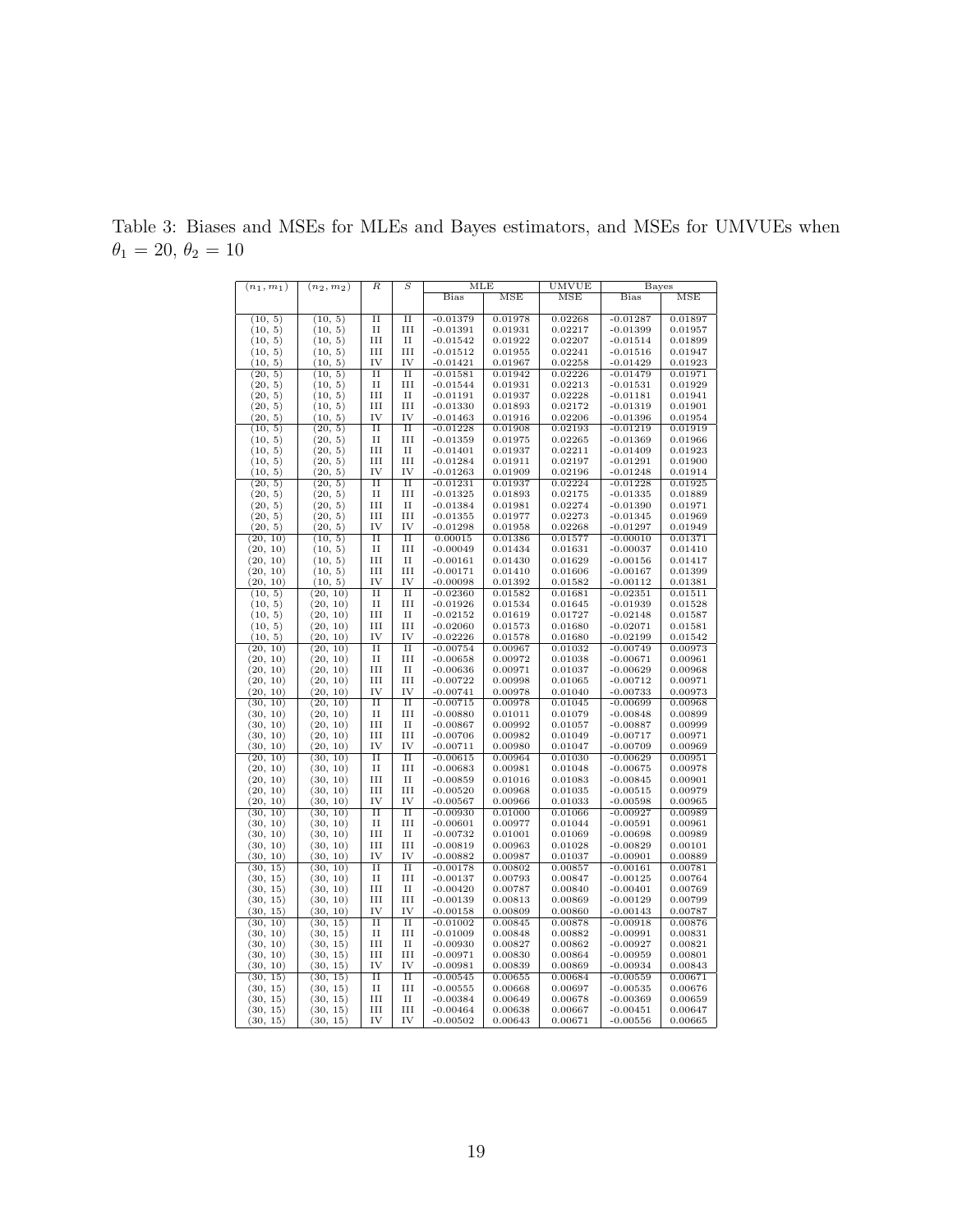| $(n_1, m_1)$ | $(n_2, m_2)$ | R                   | S                   | MLE        |         | UMVUE        | Bayes        |         |
|--------------|--------------|---------------------|---------------------|------------|---------|--------------|--------------|---------|
|              |              |                     |                     | Bias       | MSE     | $_{\rm MSE}$ | <b>Bias</b>  | MSE     |
|              |              |                     |                     |            |         |              |              |         |
| (10, 5)      | (10, 5)      | $\overline{\rm II}$ | $\overline{\rm II}$ | 0.01552    | 0.01952 | 0.02236      | 0.01547      | 0.01941 |
| (10, 5)      | (10, 5)      | П                   | III                 | 0.01240    | 0.01960 | ${0.02252}$  | 0.01231      | 0.01955 |
| (10, 5)      | (10, 5)      | IΗ                  |                     |            | 0.01968 | 0.02262      |              |         |
|              |              |                     | П                   | 0.01426    |         |              | 0.01433      | 0.01975 |
| (10, 5)      | (10, 5)      | Ш                   | Ш                   | 0.01135    | 0.01943 | 0.02231      | 0.01128      | 0.01937 |
| (10, 5)      | (10, 5)      | IV                  | IV                  | 0.01401    | 0.01948 | 0.02233      | 0.01386      | 0.01939 |
| (20, 5)      | (10, 5)      | $\overline{\rm II}$ | $\overline{\rm II}$ | 0.01303    | 0.01917 | 0.02204      | 0.01295      | 0.01901 |
| (20, 5)      | (10, 5)      | П                   | Ш                   | 0.01268    | 0.01885 | 0.02164      | 0.01259      | 0.01898 |
| (20, 5)      | (10, 5)      | III                 | $_{\rm II}$         | 0.01211    | 0.01928 | 0.02214      | 0.01201      | 0.01917 |
| (20, 5)      | (10, 5)      | III                 | III                 | 0.01548    | 0.01935 | 0.02220      | 0.01529      | 0.01915 |
| (20, 5)      | (10, 5)      | IV                  | IV                  | 0.01401    | 0.01926 | 0.02212      | 0.01356      | 0.01911 |
| (10, 5)      | (20, 5)      | $\overline{\rm II}$ | $\overline{\rm II}$ | 0.01211    | 0.01928 | 0.02214      | 0.01227      | 0.01939 |
|              |              |                     |                     |            |         |              |              |         |
| (10, 5)      | (20, 5)      | П                   | Ш                   | 0.01546    | 0.01940 | 0.02226      | 0.01525      | 0.01931 |
| (10, 5)      | (20, 5)      | Ш                   | $_{\rm II}$         | 0.01352    | 0.01945 | 0.02235      | 0.01360      | 0.01949 |
| (10, 5)      | (20, 5)      | III                 | III                 | 0.01296    | 0.01875 | 0.02154      | 0.01271      | 0.01869 |
| (10, 5)      | (20, 5)      | IV                  | IV                  | 0.01251    | 0.01892 | 0.02189      | 0.01245      | 0.01901 |
| (20, 5)      | (20, 5)      | $\overline{\rm II}$ | $\overline{\rm II}$ | 0.01374    | 0.01985 | 0.02275      | 0.01361      | 0.01999 |
| (20, 5)      | (20, 5)      | П                   | Ш                   | 0.01348    | 0.01944 | 0.02232      | 0.01351      | 0.01937 |
| (20, 5)      | (20, 5)      | Ш                   | $_{\rm II}$         | 0.01282    | 0.01969 | 0.02263      | 0.01274      | 0.01955 |
| (20, 5)      | (20, 5)      | III                 | III                 | 0.01558    | 0.01971 | 0.02259      | 0.01565      | 0.01984 |
| (20, 5)      | (20, 5)      | IV                  | IV                  | 0.01442    | 0.01979 | 0.02261      | 0.01425      | 0.01989 |
|              |              | $\overline{\rm II}$ | $\overline{\rm II}$ |            |         |              |              |         |
| (20, 10)     | (10, 5)      |                     |                     | 0.02105    | 0.01572 | 0.01678      | 0.02091      | 0.01555 |
| (20, 10)     | (10, 5)      | П                   | Ш                   | 0.02178    | 0.01580 | 0.01684      | 0.02167      | 0.01593 |
| (20, 10)     | (10, 5)      | Ш                   | $_{\rm II}$         | 0.02157    | 0.01607 | 0.01715      | 0.02149      | 0.01591 |
| (20, 10)     | (10, 5)      | Ш                   | III                 | 0.02036    | 0.01597 | 0.01707      | 0.02023      | 0.01556 |
| (20, 10)     | (10, 5)      | IV                  | IV                  | 0.02079    | 0.01581 | 0.01699      | 0.02067      | 0.01555 |
| (10, 5)      | (20, 10)     | $\overline{\rm II}$ | $\overline{\rm II}$ | 0.00149    | 0.01382 | 0.01574      | 0.00138      | 0.01367 |
| (10, 5)      | (20, 10)     | П                   | Ш                   | $-0.00169$ | 0.01353 | 0.01539      | $-0.00168$   | 0.01348 |
| (10, 5)      | (20, 10)     | Ш                   | $_{\rm II}$         | $-0.00185$ | 0.01357 | 0.01543      | $-0.00171$   | 0.01343 |
| (10, 5)      | (20, 10)     | III                 | III                 | 0.00022    | 0.01373 | 0.01564      | 0.00019      | 0.01341 |
| (10, 5)      | (20, 10)     | IV                  | IV                  | 0.00119    | 0.01379 | 0.01568      | 0.00121      | 0.01359 |
|              |              | $\overline{\rm II}$ | $\overline{\rm II}$ |            |         |              |              |         |
| (20, 10)     | (20, 10)     |                     |                     | 0.00778    | 0.00987 | 0.01053      | 0.00766      | 0.00943 |
| (20, 10)     | (20, 10)     | П                   | Ш                   | 0.00764    | 0.00988 | 0.01055      | 0.00751      | 0.00976 |
| (20, 10)     | (20, 10)     | Ш                   | $_{\rm II}$         | 0.00785    | 0.00982 | 0.01074      | 0.00772      | 0.00973 |
| (20, 10)     | (20, 10)     | III                 | III                 | 0.00482    | 0.00965 | 0.01038      | 0.00469      | 0.00973 |
| (20, 10)     | (20, 10)     | IV                  | IV                  | 0.00601    | 0.00979 | 0.01042      | 0.00587      | 0.00962 |
| (30, 10)     | (20, 10)     | $\overline{\rm II}$ | $\overline{\rm II}$ | 0.00685    | 0.00979 | 0.01046      | 0.00664      | 0.00955 |
| (30, 10)     | (20, 10)     | П                   | III                 | 0.00896    | 0.00994 | 0.01059      | $_{0.00891}$ | 0.01014 |
| (30, 10)     | (20, 10)     | Ш                   | $_{\rm II}$         | 0.00704    | 0.01006 | 0.01074      | 0.00698      | 0.00991 |
| (30, 10)     | (20, 10)     | III                 | III                 | 0.00628    | 0.00971 | 0.01038      | 0.00641      | 0.01010 |
| (30, 10)     | (20, 10)     | IV                  | IV                  | 0.00649    | 0.00973 | 0.01041      | 0.00657      | 0.00998 |
|              |              | $\overline{\rm II}$ | $\overline{\rm II}$ | 0.00613    | 0.00967 | 0.01034      | 0.00642      |         |
| (20, 10)     | (30, 10)     |                     |                     |            |         |              |              | 0.00951 |
| (20, 10)     | (30, 10)     | П                   | Ш                   | 0.00665    | 0.00982 | 0.01049      | 0.00659      | 0.00977 |
| (20, 10)     | (30, 10)     | III                 | $_{II}$             | 0.00709    | 0.01001 | 0.01069      | 0.00697      | 0.00901 |
| (20, 10)     | (30, 10)     | Ш                   | III                 | 0.00658    | 0.00984 | 0.01052      | 0.00669      | 0.01001 |
| (20, 10)     | (30, 10)     | IV                  | IV                  | 0.00638    | 0.00976 | 0.01042      | 0.00651      | 0.00987 |
| (30, 10)     | (30, 10)     | $\overline{\rm II}$ | $\overline{\rm II}$ | 0.00758    | 0.00991 | 0.01058      | 0.00768      | 0.00983 |
| (30, 10)     | (30, 10)     | П                   | III                 | 0.00794    | 0.01008 | 0.01075      | 0.00787      | 0.00997 |
| (30, 10)     | (30, 10)     | III                 | $_{II}$             | 0.00699    | 0.00994 | 0.01062      | 0.00717      | 0.01104 |
| (30, 10)     | (30, 10)     | Ш                   | Ш                   | 0.00575    | 0.00973 | 0.01041      | 0.00597      | 0.00945 |
| (30, 10)     | (30, 10)     | П                   | П                   | 0.00612    | 0.00981 | 0.01051      | 0.00661      | 0.00978 |
| (30, 15)     | (30, 10)     | П                   | $_{\rm II}$         | 0.00989    | 0.00830 | 0.00863      | 0.01001      | 0.00891 |
|              |              |                     |                     |            |         |              |              |         |
| (30, 15)     | (30, 10)     | П                   | Ш                   | 0.01048    | 0.00845 | 0.00878      | 0.00998      | 0.00878 |
| (30, 15)     | (30, 10)     | Ш                   | и                   | 0.00949    | 0.00836 | 0.00870      | 0.01000      | 0.00873 |
| (30, 15)     | (30, 10)     | III                 | III                 | 0.00984    | 0.00849 | 0.00884      | 0.00979      | 0.00868 |
| (30, 15)     | (30, 10)     | IV                  | IV                  | 0.00986    | 0.00840 | 0.00877      | 0.00988      | 0.00879 |
| (30, 10)     | (30, 15)     | $\overline{\rm II}$ | $_{\rm II}$         | 0.00484    | 0.00819 | 0.00874      | 0.00428      | 0.00831 |
| (30, 10)     | (30, 15)     | П                   | Ш                   | 0.00230    | 0.00812 | 0.00868      | 0.00228      | 0.00801 |
| (30, 10)     | (30, 15)     | Ш                   | $_{\rm II}$         | 0.00071    | 0.00785 | 0.00839      | 0.00068      | 0.00765 |
| (30, 10)     | (30, 15)     | III                 | III                 | 0.00299    | 0.00791 | 0.00845      | 0.00312      | 0.00805 |
| (30, 10)     | (30, 15)     | IV                  | IV                  | 0.00386    | 0.00801 | 0.00859      | 0.00414      | 0.00826 |
| (30, 15)     | (30, 15)     | П                   | $_{\rm II}$         | 0.00550    | 0.00660 | 0.00688      | 0.00534      | 0.00651 |
| (30, 15)     | (30, 15)     | П                   | Ш                   | 0.00380    | 0.00662 | 0.00692      | 0.00372      | 0.00678 |
|              |              |                     |                     |            |         |              |              |         |
| (30, 15)     | (30, 15)     | Ш                   | $_{\rm II}$         | 0.00510    | 0.00661 | 0.00690      | 0.00491      | 0.00673 |
| (30, 15)     | (30, 15)     | Ш                   | III                 | 0.00461    | 0.00657 | 0.00686      | 0.00445      | 0.00643 |
| (30, 15)     | (30, 15)     | IV                  | IV                  | 0.00514    | 0.00659 | 0.00686      | 0.00499      | 0.00647 |

Table 4: Biases and MSEs for MLEs and Bayes estimators, and MSEs for UMVUEs when  $\theta_1$  = 10,  $\theta_2$  = 20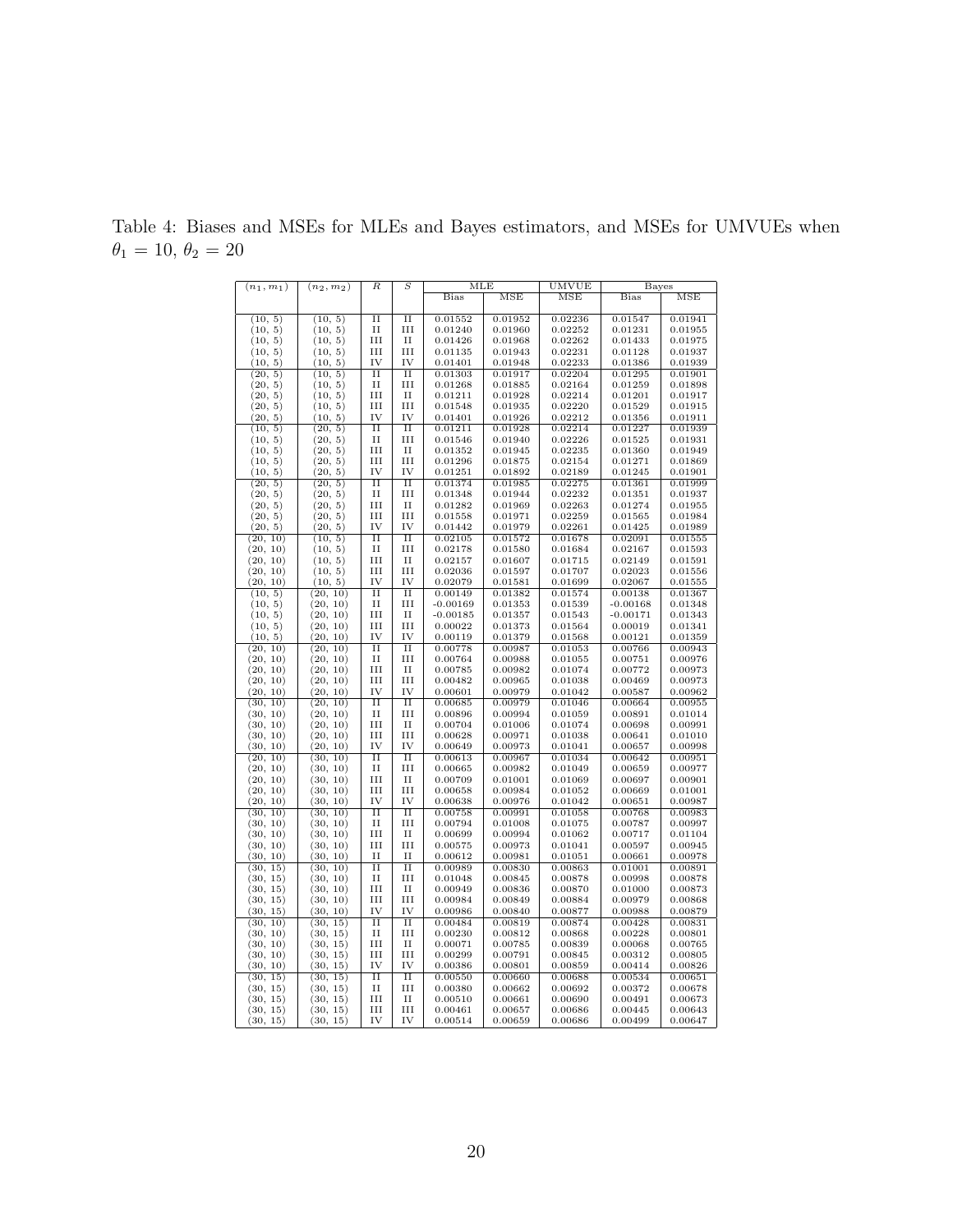| $(n_1, m_1)$ | $(n_2,m_2)$ | R                   | S                   | Confidence Intervals |         | Credible Intervals |                |
|--------------|-------------|---------------------|---------------------|----------------------|---------|--------------------|----------------|
|              |             |                     |                     | Lower                | Upper   | Lower              | $_{\rm Upper}$ |
|              |             |                     |                     |                      |         |                    |                |
| (10, 5)      | (10, 5)     | $\overline{\rm II}$ | $\overline{\rm II}$ | 0.13595              | 0.63745 | 0.11589            | 0.61748        |
| (10, 5)      | (10, 5)     | П                   | III                 | 0.13498              | 0.63677 | 0.11491            | 0.61672        |
|              |             |                     |                     |                      |         |                    |                |
| (10, 5)      | (10, 5)     | Ш                   | $_{\rm II}$         | 0.13487              | 0.63718 | 0.11483            | 0.63722        |
| (10, 5)      | (10, 5)     | Ш                   | Ш                   | 0.13527              | 0.63618 | 0.11523            | 0.61622        |
| (10, 5)      | (10, 5)     | IV                  | IV                  | 0.13329              | 0.63432 | 0.11325            | 0.61429        |
| (20, 5)      | (10, 5)     | $\overline{\rm II}$ | $\overline{\rm II}$ | 0.13512              | 0.63656 | 0.11499            | 0.61652        |
| (20, 5)      | (10, 5)     | и                   | Ш                   | 0.13553              | 0.63766 | 0.11560            | 0.61771        |
| (20, 5)      | (10, 5)     | Ш                   | $_{\rm II}$         | 0.13456              | 0.63566 | 0.11452            | 0.61569        |
| (20, 5)      | (10, 5)     | Ш                   | Ш                   | 0.13519              | 0.63756 | 0.11521            | 0.61780        |
| (20, 5)      | (10, 5)     | IV                  | IV                  | 0.13608              | 0.63870 | 0.11599            | 0.61868        |
| (10, 5)      | (20, 5)     | $\overline{\rm II}$ | $\overline{\rm II}$ | 0.13589              | 0.63846 | 0.11591            | 0.61849        |
|              |             |                     |                     |                      |         |                    |                |
| (10, 5)      | (20, 5)     | П                   | Ш                   | 0.13495              | 0.63684 | 0.11491            | 0.61679        |
| (10, 5)      | (20, 5)     | Ш                   | $_{\rm II}$         | 0.13594              | 0.63735 | 0.11596            | 0.61741        |
| (10, 5)      | (20, 5)     | Ш                   | Ш                   | 0.13522              | 0.63731 | 0.11525            | 0.61735        |
| (10, 5)      | (20, 5)     | IV                  | IV                  | 0.13623              | 0.63853 | 0.11619            | 0.61851        |
| (20, 5)      | (20, 5)     | $\overline{\rm II}$ | $\overline{\rm II}$ | 0.13399              | 0.63414 | 0.11402            | 0.61419        |
| (20, 5)      | (20, 5)     | П                   | Ш                   | 0.13591              | 0.63738 | 0.11593            | 0.61741        |
| (20, 5)      | (20, 5)     | Ш                   | $_{\rm II}$         | 0.13584              | 0.63780 | 0.11581            | 0.61776        |
| (20, 5)      | (20, 5)     | Ш                   | Ш                   | 0.13606              | 0.63827 | 0.11600            | 0.61821        |
| (20, 5)      | (20, 5)     | IV                  | IV                  | 0.13539              | 0.63717 | 0.11542            | 0.61724        |
|              |             |                     |                     |                      |         |                    |                |
| (20, 10)     | (10, 5)     | П                   | $\overline{\rm II}$ | 0.14712              | 0.58650 | 0.12709            | 0.56653        |
| (20, 10)     | (10, 5)     | П                   | Ш                   | 0.14772              | 0.58823 | 0.12776            | 0.56828        |
| (20, 10)     | (10, 5)     | Ш                   | $_{\rm II}$         | 0.14765              | 0.58842 | 0.12762            | 0.56839        |
| (20, 10)     | (10, 5)     | Ш                   | Ш                   | 0.14705              | 0.58759 | 0.12699            | 0.56754        |
| (20, 10)     | (10, 5)     | IV                  | IV                  | 0.14601              | 0.58550 | 0.12608            | 0.56555        |
| (10, 5)      | (20, 10)    | $\overline{\rm II}$ | $\overline{\rm II}$ | 0.16043              | 0.61193 | 0.14039            | 0.59188        |
| (10, 5)      | (20, 10)    | П                   | Ш                   | 0.15854              | 0.60930 | 0.13861            | 0.59105        |
| (10, 5)      | (20, 10)    | Ш                   | и                   | 0.15849              | 0.60842 | 0.13852            | 0.58998        |
|              | (20, 10)    | Ш                   | Ш                   | 0.16059              | 0.61281 | 0.14053            | 0.59276        |
| (10, 5)      |             |                     |                     |                      |         |                    |                |
| (10, 5)      | (20, 10)    | IV                  | IV                  | 0.15978              | 0.61166 | 0.14002            | 0.59159        |
| (20, 10)     | (20, 10)    | $\overline{II}$     | $\overline{\rm II}$ | 0.17704              | 0.54813 | 0.15698            | 0.52816        |
| (20, 10)     | (20, 10)    | П                   | Ш                   | 0.17897              | 0.55124 | 0.15903            | 0.53116        |
| (20, 10)     | (20, 10)    | Ш                   | и                   | 0.17754              | 0.54880 | 0.15756            | 0.52891        |
| (20, 10)     | (20, 10)    | Ш                   | Ш                   | 0.17858              | 0.55067 | 0.15854            | 0.53059        |
| (20, 10)     | (20, 10)    | IV                  | IV                  | 0.17814              | 0.54956 | 0.15817            | 0.52961        |
| (30, 10)     | (20, 10)    | $\overline{\rm II}$ | $\overline{\rm II}$ | 0.17790              | 0.54951 | 0.15797            | 0.52948        |
| (30, 10)     | (20, 10)    | П                   | Ш                   | 0.17827              | 0.54965 | 0.15831            | 0.52958        |
| (30, 10)     | (20, 10)    | Ш                   | $_{\rm II}$         | 0.17782              | 0.54993 | 0.15778            | 0.52996        |
|              |             |                     |                     |                      |         |                    |                |
| (30, 10)     | (20, 10)    | Ш                   | Ш                   | 0.17745              | 0.54853 | 0.15751            | 0.52856        |
| (30, 10)     | (20, 10)    | IV                  | IV                  | 0.17843              | 0.54990 | 0.15839            | 0.52997        |
| (20, 10)     | (30, 10)    | $\overline{II}$     | $\overline{\rm II}$ | 0.17728              | 0.54860 | 0.15731            | 0.52858        |
| (20, 10)     | (30, 10)    | П                   | Ш                   | 0.17772              | 0.54865 | 0.15775            | 0.52861        |
| (20, 10)     | (30, 10)    | Ш                   | $_{\rm II}$         | 0.17805              | 0.54949 | 0.15801            | 0.52953        |
| (20, 10)     | (30, 10)    | Ш                   | Ш                   | 0.17843              | 0.55033 | 0.15841            | 0.53029        |
| (20, 10)     | (30, 10)    | IV                  | IV                  | 0.17863              | 0.55038 | 0.15859            | 0.53033        |
| (30, 10)     | (30, 10)    | $\overline{\rm II}$ | $\overline{\rm II}$ | 0.17818              | 0.54991 | 0.15822            | 0.52996        |
| (30, 10)     | (30, 10)    | П                   | Ш                   | 0.17845              | 0.54975 | 0.15838            | 0.52978        |
| (30, 10)     | (30, 10)    | ш                   | П                   | 0.17788              | 0.54954 | 0.15791            | 0.52951        |
|              |             |                     |                     |                      |         |                    |                |
| (30, 10)     | (30, 10)    | Ш                   | Ш                   | 0.17799              | 0.54935 | 0.15804            | 0.52940        |
| (30, 10)     | (30, 10)    | IV                  | IV                  | 0.17816              | 0.54992 | 0.15818            | 0.55001        |
| (30, 15)     | (30, 10)    | $_{\rm II}$         | $\overline{\rm II}$ | 0.18557              | 0.52304 | 0.16560            | 0.50308        |
| (30, 15)     | (30, 10)    | П                   | Ш                   | 0.18554              | 0.52266 | 0.16555            | 0.50271        |
| (30, 15)     | (30, 10)    | ш                   | П                   | 0.18453              | 0.52107 | 0.16449            | 0.50103        |
| (30, 15)     | (30, 10)    | Ш                   | Ш                   | 0.18455              | 0.52148 | 0.16449            | 0.50143        |
| (30, 15)     | (30, 10)    | IV                  | IV                  | 0.18615              | 0.52362 | 0.16621            | 0.50365        |
| (30, 10)     | (30, 15)    | $\overline{\rm II}$ | $\overline{II}$     | 0.19635              | 0.53996 | 0.17629            | 0.51994        |
| (30, 10)     | (30, 15)    | и                   | Ш                   | 0.19512              | 0.53863 | 0.17509            | 0.51859        |
|              | (30, 15)    | Ш                   | П                   | 0.19505              | 0.53822 | 0.17501            | 0.51826        |
| (30, 10)     |             |                     |                     |                      |         |                    |                |
| (30, 10)     | (30, 15)    | Ш                   | Ш                   | 0.19592              | 0.53935 | 0.17595            | 0.51940        |
| (30, 10)     | (30, 15)    | IV                  | IV                  | 0.19532              | 0.53840 | 0.17538            | 0.51843        |
| (30, 15)     | (30, 15)    | $_{\rm II}$         | $\overline{\rm II}$ | 0.20378              | 0.50839 | 0.18381            | 0.48842        |
| (30, 15)     | (30, 15)    | и                   | Ш                   | 0.20495              | 0.51036 | 0.18491            | 0.49029        |
| (30, 15)     | (30, 15)    | Ш                   | П                   | 0.20533              | 0.51084 | 0.18527            | 0.49079        |
| (30, 15)     | (30, 15)    | III                 | Ш                   | 0.20436              | 0.50960 | 0.18432            | 0.48973        |
| (30, 15)     | (30, 15)    | IV                  | IV                  | 0.20351              | 0.50785 | 0.18349            | 0.48788        |
|              |             |                     |                     |                      |         |                    |                |

Table 5: Exact 95% confidence intervals and credible intervals based on non-informative priors when  $\theta_1 = 10, \theta_2 = 20$